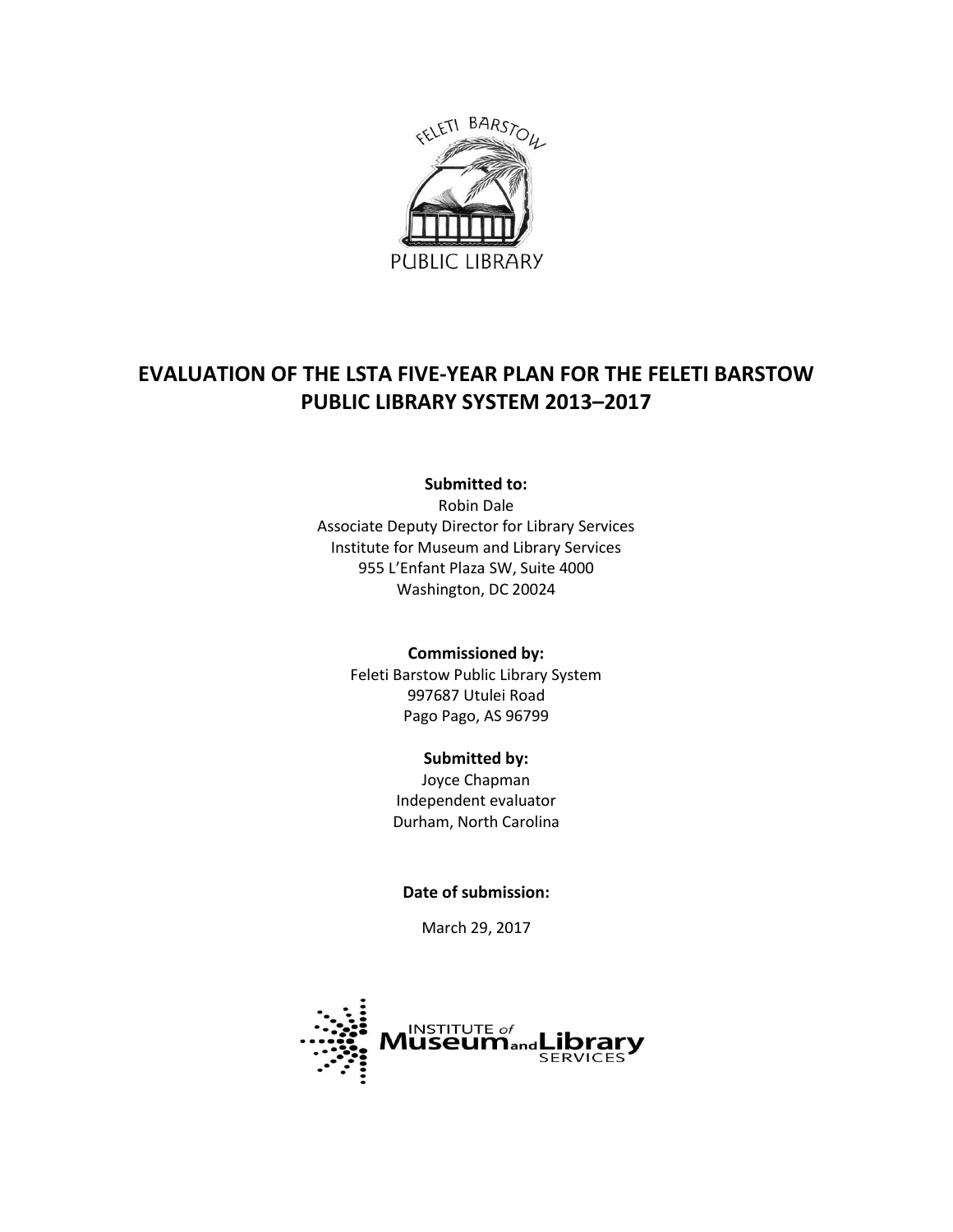# Table of Contents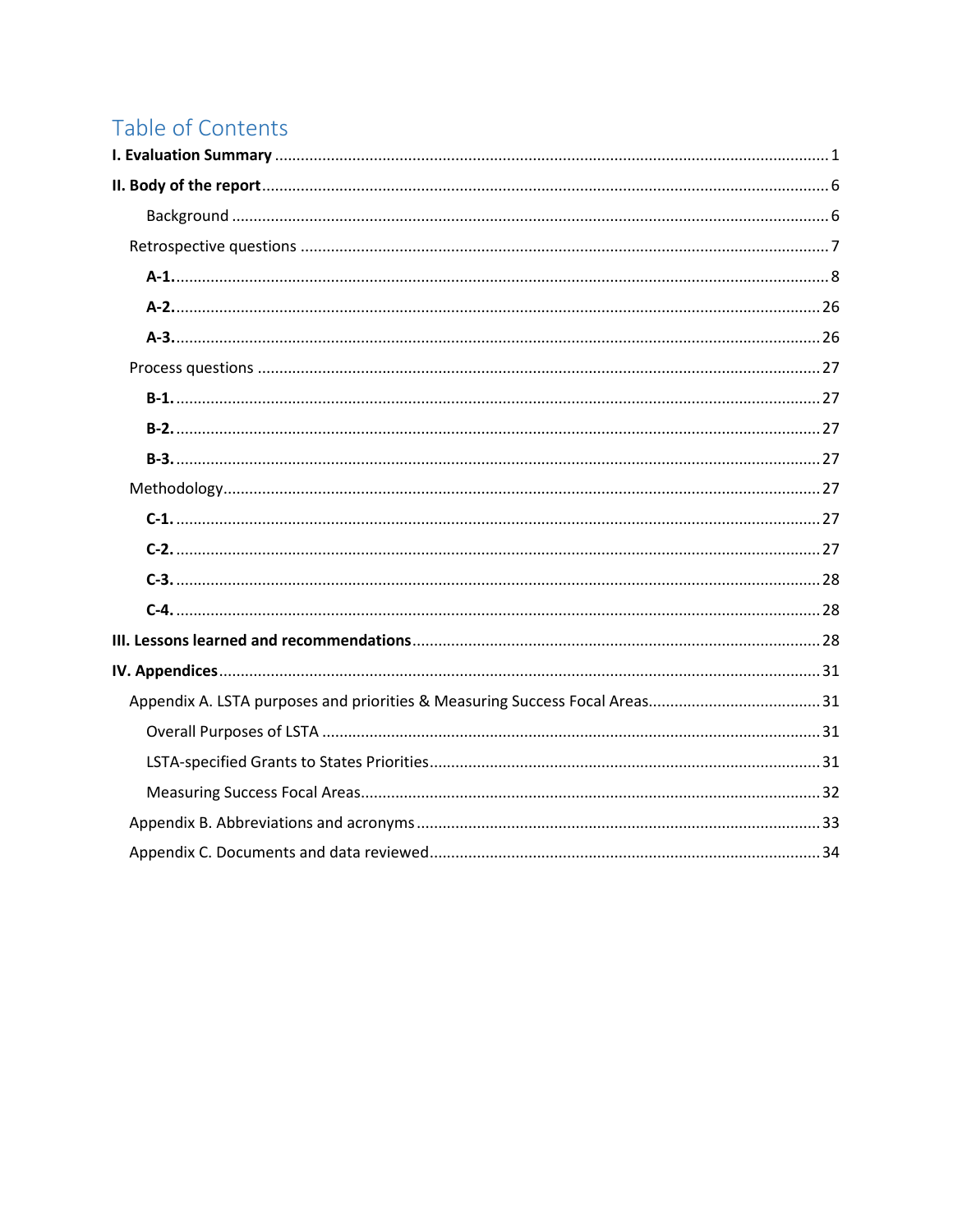# <span id="page-2-0"></span>I. Evaluation Summary

### **Background**

This document is an evaluation of the implementation of the 2013-2017 five-year Library Services and Technology Act (LSTA) Plan for the Feleti Barstow Public Library System (FBPL), which also serves as the designated State Library Administrative Agency (SLAA) of the U.S. Territory of American Samoa. The Institute of Museum and Library Services (IMLS) is the federal agency responsible for implementing the LSTA, which distributes federal funds to each of the U.S. states and territories. The IMLS' authorizing legislation requires LSTA fund recipients to conduct an independent evaluation of each five-year plan period for programs funded.

The FBPL is the sole public library of American Samoa, with one central location in Pago Pago and a small branch in the Community Center on the island of Ofu. Other populated islands in American Samoa do not have library service. LSTA funds are used primarily to support continuing education, literacy programs, equipment and technology, staff salaries, and library materials. FBPL worked with Joyce Chapman, an independent evaluator, to conduct the 2013-2017 five-year plan evaluation.

### Retrospective questions

Retrospective question A-1 asks the extent to which five-year plan activities made progress towards goals.

Goal #1: Expand service for learning and access to information and educational resources in a variety of formats, in all types of libraries, for individuals of all ages, and develop public and private partnerships with other agencies and community-based organizations.

FBPL made good progress towards goal 1 despite serious setbacks to the Polynesian Photo Archive (PPA) program caused by budget cuts. Island-wide budget cuts in FY15 eliminated the photo curator position based on seniority; this position was both created and eliminated within the five-year period. Without the position, the library unable to meet the targets of expanding PPA staffing, making the PPA available online, conducting outreach and marketing around the PPA, and collecting crowdsourced metadata. The library successfully evaluated and purchased scanning hardware, supported preservation, promoted cultural heritage and cultural literacy, consulted with the Northeast Document Conservation Center (NEDCC) to improve PPA procedures, and developed an input form to crowdsource metadata creation.

### Goal #2: Develop library services that provide all users access to information through local, state, regional, national and international electronic networks.

FBPL successfully maintained computer lab services, developed and offered computer classes and a class on effective and secure ways of using the Internet, maintained and expanded the OPAC, and trained patrons in its use. The library was unable to develop a needs assessment for computer users or expand online database subscription services as planned. Outcome targets were not easily assessed because the library did not collect the before and after data necessary to evaluate them.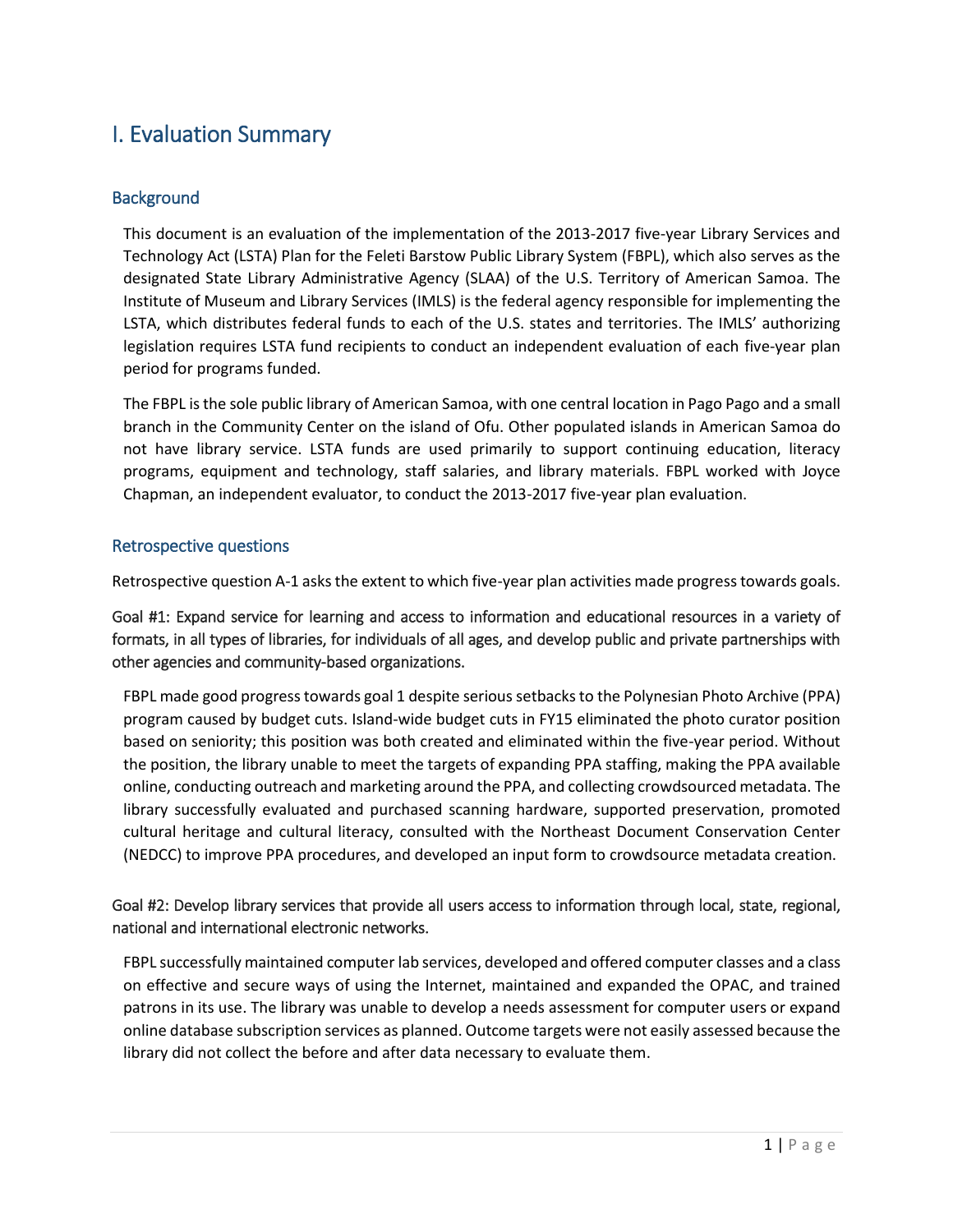#### Goal #3: Provide electronic and other linkages between all types of libraries.

FBPL promoted training opportunities to all library personnel island-wide, conducted training for staff on EBSCOHost databases, and held annual consultations with member sites of the American Samoa Library Cooperative (ASLC). The library had limited success in seeking continuing education (CE) collaborations with other island libraries, evaluating training opportunities, and evaluating hardware and software needs for the ASLC. FBPL was unable to expand use of the website for online resource sharing or increase annual opportunities for staff development due to budget cuts. Outcome targets could not be assessed because FBPL does not have direct access to EBSCO usage reports or training records, and the library was unable to obtain these files from ESBSCO in a timely manner.

# Goal #4: Target library and information services to persons having difficulty using a library and to underserved urban and rural communities, including children (from birth through age 17) from families with incomes below the poverty line, and target library services to individuals of diverse geographic, cultural, and socioeconomic backgrounds, to individuals with disabilities, and to individuals with limited functional literacy or information skills.

The library struggled to achieve progress in goal 4 and had particular trouble in the area of evaluating programs and outcome targets, as data collection was not planned over the course of the five-year cycle that would allow these to be measured. The library was also unable to collaborate with Community Based Organizations (CBOs) to pilot marketing ideas and promote services, or to develop new literacy programs targeting families of diverse backgrounds. FBPL succeeded in continuing student-level programs, maintaining the in-house listening stations for audio books, and collaborating with CBOs to implement emergent literacy programs. A plan was not drafted to address service deficiencies to underserved areas of the Territory.

# Goal #5: Professionally qualified library staff will be hired to enhance and expand library services and provide in-house staff training. FBPL and branch staff will participate in selected online learning opportunities.

FBPL developed and implemented a training program for newly hired staff, conducted staff workshops on the use of e-books, and selected online training programs for PPA staff. While all staff completed customer service training, research skill training did not take place during this five-year cycle as planned. The library was unable to provide staff with the expected best practices for CE, and had some difficulty developing new formal annual training opportunities due to budgetary constraints. Outcomes were unable to be assessed, as before and after data was not collected that would enable their measurement.

### Goal #6: The FBPL will provide e-books as part of expanded collection services.

The library made excellent progress in goal 6. The Acting Territorial Librarian (ATL) investigated and evaluated different e-book platforms, identified budget sources to support an e-book program, acquired e-books and made them accessible to all cardholders, and both staff and patrons were trained in use of e-books. Additionally, computer facilities were expanded to include wireless connectivity. A number of outcomes were unable to be assessed because before and after data was not collected that would enable their measurement.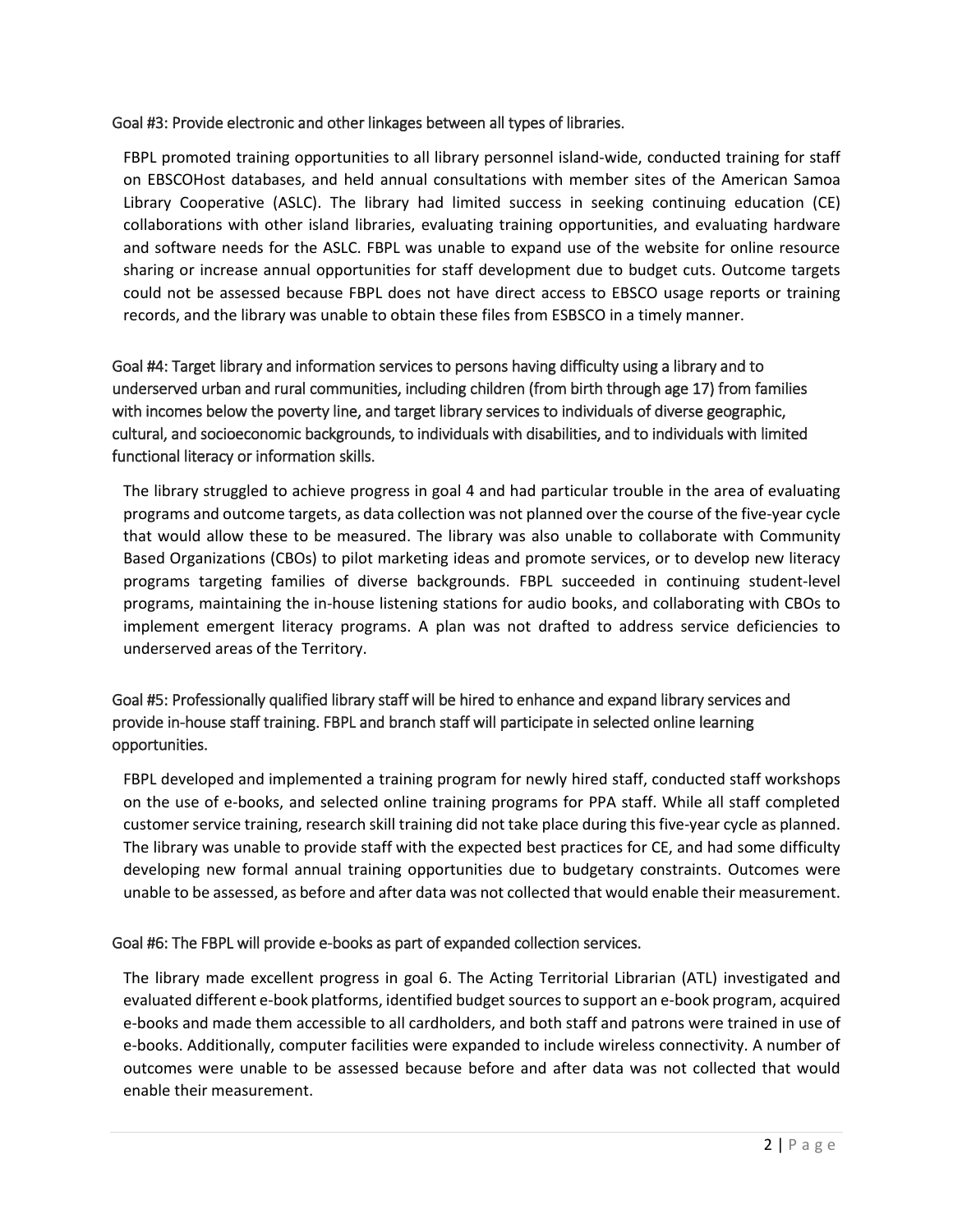#### Additional retrospective questions

Question A-2 asks the extent to which funds were spent on the Measuring Success focal areas.<sup>1</sup> LSTA funds have been spent over the past five-year cycle in direct relation to lifelong learning, information access, and institutional capacity. In terms of lifelong learning, goal 2 achieved results related to increasing general knowledge and skills among the public and goal 4 included the implementation of emergent literacy programs in collaboration with CBOs. Goals this cycle did not relate to formal education of patrons. Goals 1, 2, 5, and 6 achieved results related to information access and patrons' increasing ability to discover, obtain, and use information resources. Goal 1 continued to make progress towards work needed to allow the PPA to be discoverable online, goal 2 trained patrons on information retrieval via the OPAC, and goals 5 and 6 include teaching patrons and staff how to identify, access, and use e-books. Institutional Capacity was addresses with goal 5, which worked toward improving the library's workforce and operations. FBPL also improved the library's technology infrastructure via goal 6, which saw wireless Internet made available at the library. Funds were not spent in direct relation to economic and employment development, human services, and civic engagement during this cycle.

Question A-3 asks State Library Administrative Agencies (SLAAs) to identify groups from a list that were of substantial focus during the five-year plan. While programs and services are not explicitly targeted at patrons of ethnic minorities, virtually all residents of American Samoa are part of ethnic or minority populations according to definitions of such groups by the IMLS. In this way, these groups form a substantial focus for the library. The library additionally spends more than 10% of LSTA funds on the library workforce. Two part time staff and all staff continuing education are paid for with LSTA funds. The majority of the library's use is by students and school-aged children and almost all programming is targeted at school-aged children. The library does not have a way to identify the percentage of its LSTA budget that directly goes to serving this population, but believes it to be more than 10%.

### Process questions

B-1 asks how libraries have used data from State Program Reports (SPRs) to guide activities included in the five-year plan. FBPL has not used data from the old or new SPR to guide activities included in the five-year plan, but does plan to use the SPRs as a tool to assist in authoring the next five-year plan.

B-2 asks whether changes were made to the five-year plan. Staff did not make changes to the plan, though they made the decision to set aside one goal 4 program #3 for the time being. See explanation in section A-1 below.

B-3 asks how libraries have shared data from SPRs. FBPL has shared data from the old and new SPR with grant writers and with the Library Board. The previous Territorial Librarian may have shared the SPR with other groups as well during the first half of the five-year cycle.

### **Methodology**

 $\overline{\phantom{a}}$ 

C-1 addresses the selection of an independent evaluator. The ATL hoped to use the same evaluators as last time, but found that the Pacific Resources for Education and Learning (PREL) no longer offers this

<sup>1</sup> See a list of the Measuring Success Focal Areas in Appendix A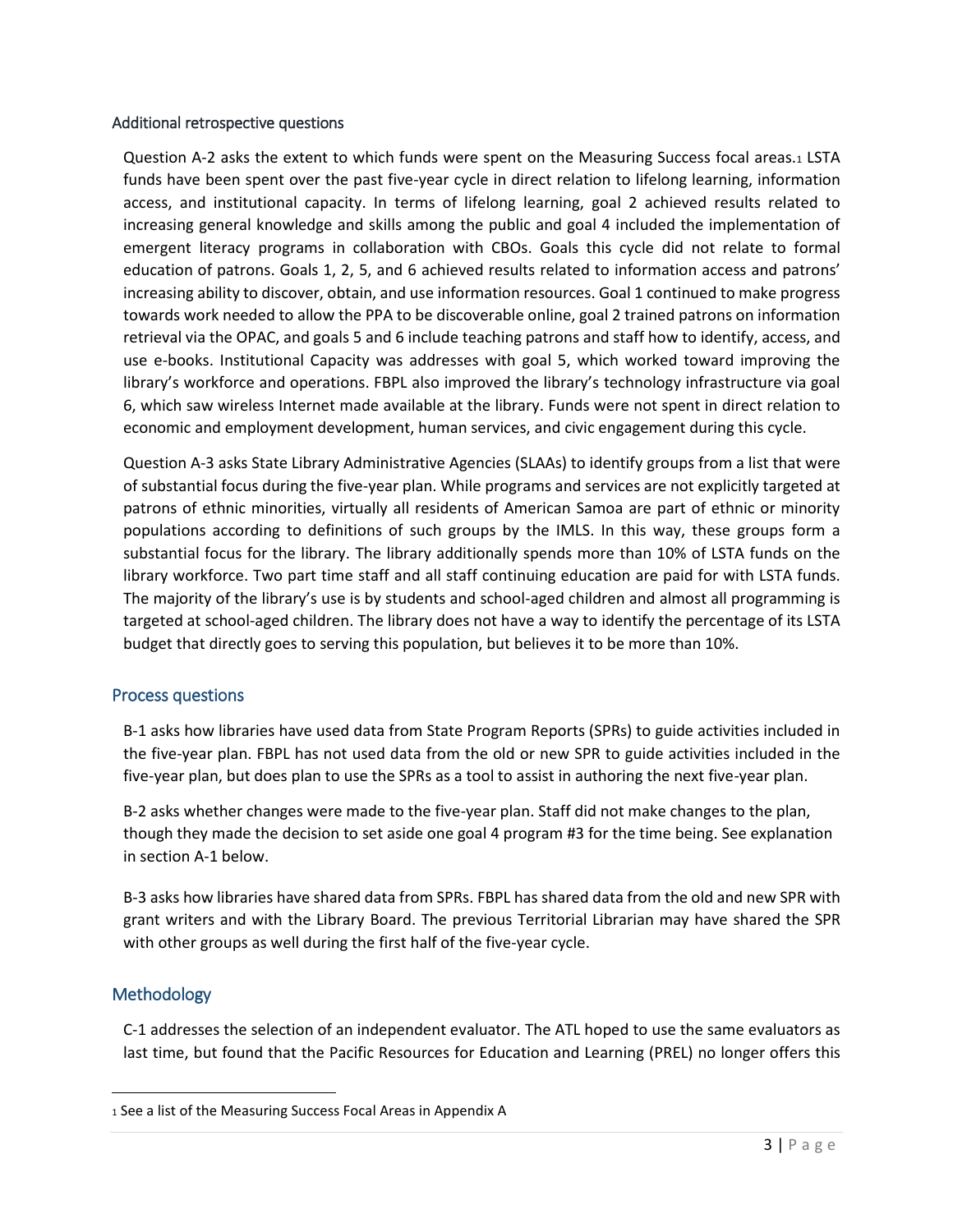service. The ATL then requested a list of evaluators from the IMLS. After contacting several evaluators and speaking with fellow Pacific islands FBPL selected Chapman, who had also been contracted by GPLS and the Northern Mariana Islands.

C-2 explores evaluation methods. The evaluation process relied on interviews with the ATL and analysis of existing administrative documents and data that had been collected over the course of the five-year period. During preliminary discussions with the ATL, the evaluator identified documents and data needed, and these were located and delivered by the ATL as quickly as possible. The evaluator reviewed documents and analyzed data to determine the extent to which program targets, target outputs, and target outcomes had been met. Analysis of documents and data was augmented by meetings with the ATL via Skype and frequent email contact. In some cases, data needed for evaluation was not available.

C-3 examines stakeholder engagement. The evaluator worked with the ATL, who is also the only Librarian in the FBPL system. Meetings were conducted via Skype, from December 2016 through March 2017. Stakeholders beyond the ATL were not involved in the evaluation process.

C-4 asks how the evaluation report will be shared. The ATL will share the report with stakeholders on American Samoa, including the Library Board and library staff. FBPL will additionally share the report with granting agencies and others, as needed.

### Lessons learned & recommendations

- 1. Clarity and detail: There are certain targets and programs in the current five-year plan that are so vague that the ATL – who was not present for the authoring of the plan – was unsure how to interpret their intent during this evaluation process. When writing the next five-year plan, be sure to provide enough detail and clarity so that staff who were not part of the original drafting of the plan can interpret its meaning.
- 2. Setting appropriate output and outcome targets: Out of 19 outputs, 8 (42%) are not true outputs. Out of 22 outcomes, 6 (27%) are not true outcomes. In the next five-year plan, be sure that each output is an output and not a target that would be better placed as a program; similarly be sure each outcome is not actually an output or program. It is particularly difficult to gather the data necessary to evaluate outcomes, and doing so typically requires at least two points of data collection: before and after.
- 3. Outcome data: For many of the outcome evaluation was impossible, as there was no pre and post data available. In planning outcomes for the next plan, be sure to consider what data will need to be collected in order to evaluate outcomes and whether this data can realistically be obtained.
- 4. Planning data collection: At the beginning of the five-year period, consider mapping out all the evaluation that must be undertaken to complete the new plan and set up data tracking mechanisms from day one to collect the data that will be required. Begin tracking webinar participation as part of CE logs, and request that vendors consistently provide usage statistics for databases and e-books.
- 5. Length of plan: The current five-year plan is quite long, including six goals. It is not necessary to retain this many goals in the next plan; four or five are perfectly acceptable, if it meets the needs of the library. Additionally, some goals include five or even seven target outcomes. As outcomes are so challenging to measure, it is not expected that a SLAA have many outcomes per goal. It may be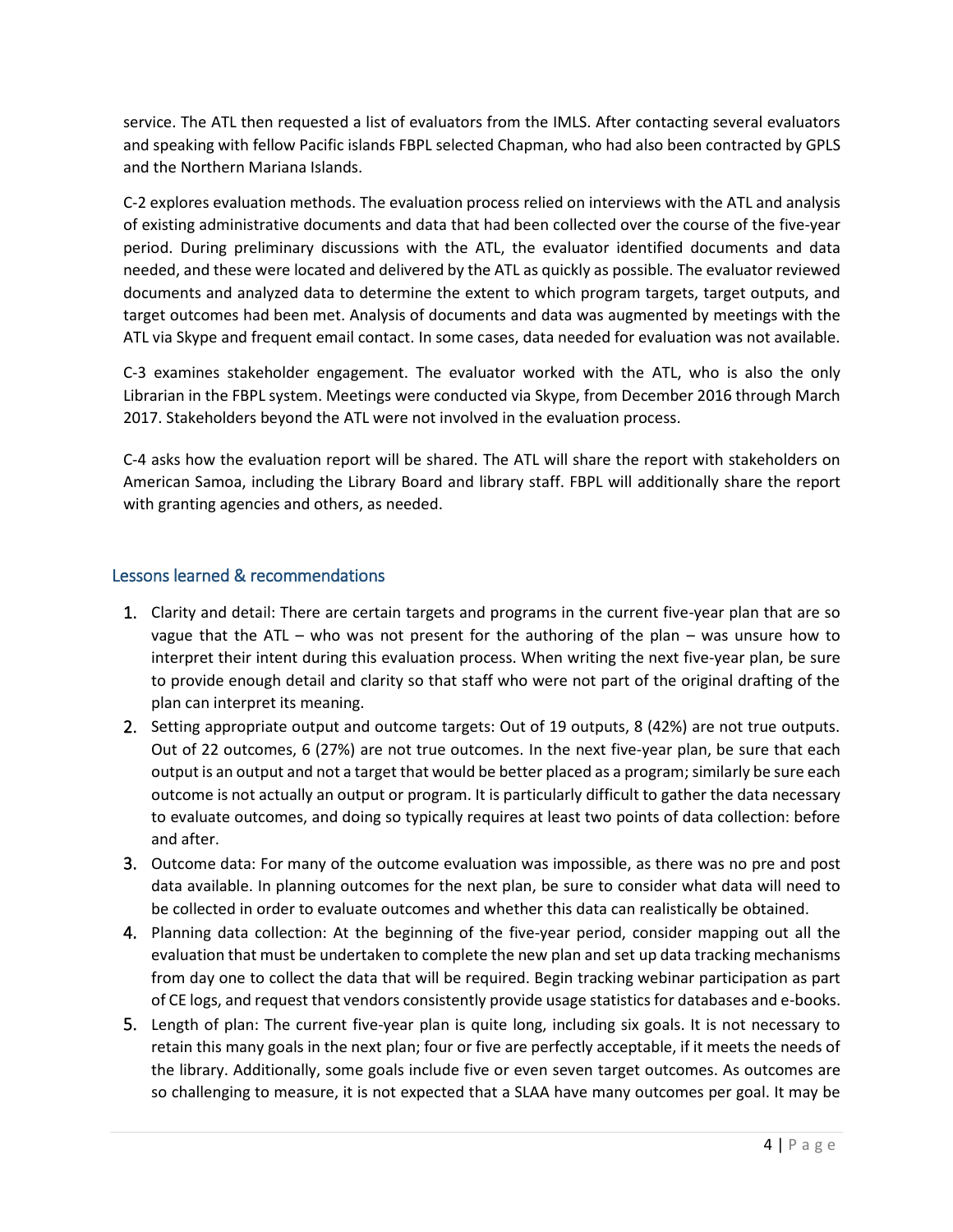easier moving forward to reduce the overall number of goals and measures so that the library is better able to focus on completing its core targets.

6. Implement a patron satisfaction survey: Requesting feedback from patrons is of great value to any organization in understanding how well it is meeting its customers' needs. In this five-year cycle, changes in staffing meant that a patron satisfaction survey was not conducted at all during the five years. Conducting a patron satisfaction survey at least once per five-year cycle, if not twice, would be an excellent source of feedback for the library to use in guiding its services and programs.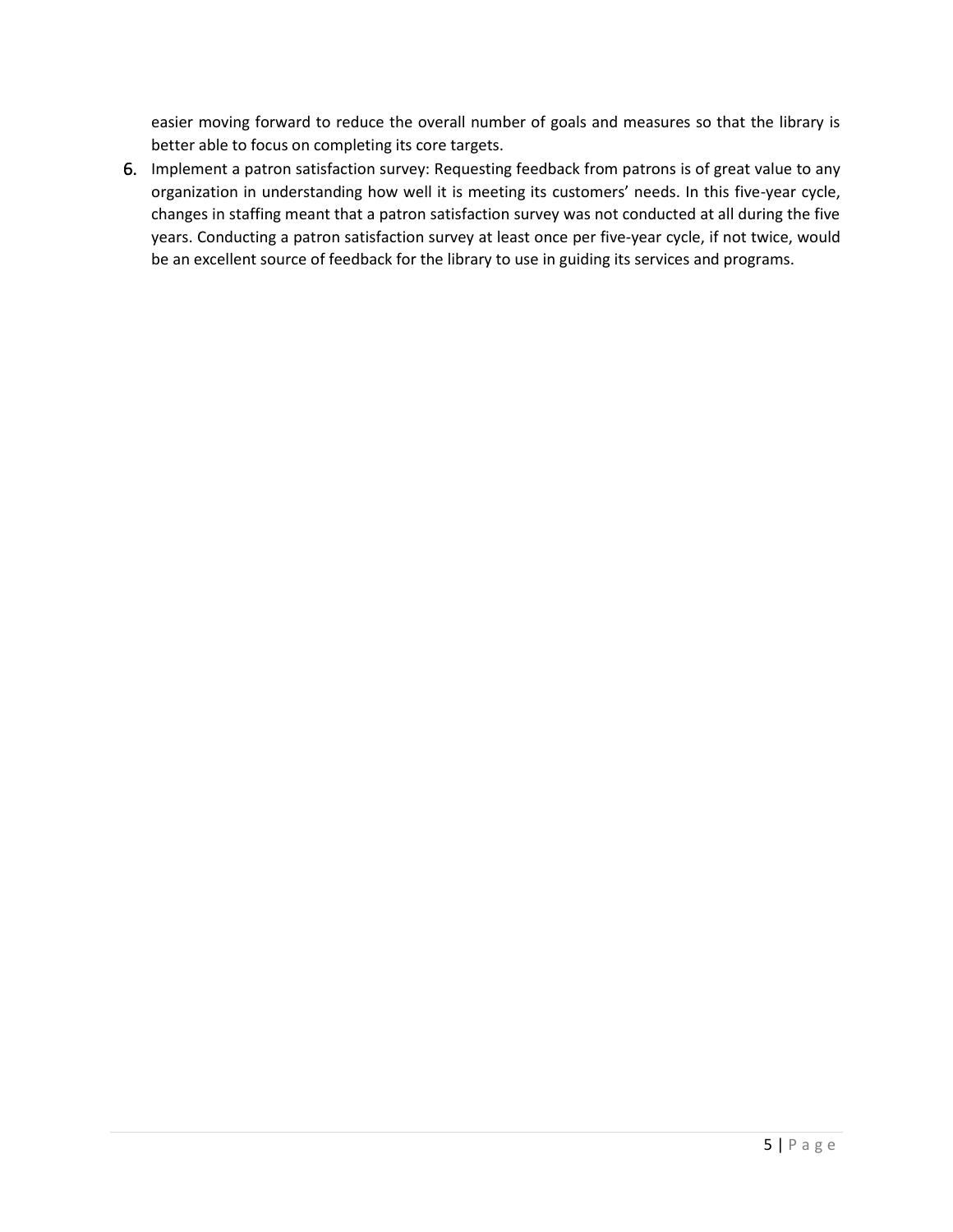# <span id="page-7-0"></span>II. Body of the report

# <span id="page-7-1"></span>Background

The LSTA is administered by the IMLS and provides federal funding to SLAAs to support statewide library initiatives and services. SLAAs develop a five-year plan for how the funds will be used, how use aligns with LSTA purposes and priorities and the library's goals, and how success will be evaluated at the end of the five-year period. At the end of the period, SLAAs must partner with an independent evaluator to conduct an evaluation assessing their success in meeting the program goals, target outputs, and target outcomes in the plan.

FBPL is the SLAA of the U.S. Territory of American Samoa. The library system has a main facility in the capitol city of Pago Pago and a small branch library in a community center on Ofu. Other populated islands in American Samoa do not have library service. LSTA funds have historically served a foundational role in "establishing, maintaining, and improving services to underserved communities in American Samoa by allowing increased outreach to remote communities…and by promoting improved electronic delivery services throughout the Territory."<sup>2</sup> In this five-year cycle, LSTA program funds continued to play a vital role in the SLAA's ability to staff library facilities, preserve American Samoan cultural heritage, offer professional development and training for staff, and provide effective literacy programs, technology, and services to the public.

The library worked with Joyce Chapman, an independent evaluator, to conduct the 2013-2017 five-year plan evaluation. This evaluation was completed in accordance with guidelines distributed by the IMLS, which provide a reporting framework that includes questions about retrospective assessments, process assessments, and methodology. Due to monetary constraints and geographic distance, the evaluator (located on the eastern coast of the United States) was not able to physically visit American Samoa. Interviews with the ATL were conducted via Skype from December through March. Data and other administrative files were shared via Google Drive, and email was used for frequent communications.

The main audiences intended for this report are the IMLS, which will use the evaluations to understand trends and inform policy across SLAAs at the federal level; FBPL, which will use the report as a tool in authoring the next five-year plan; and the citizens and government of American Samoa, who may use the report to better understand how the territory's LSTA funds are used. The report will be made publically available on the IMLS' website, and FBPL is free to distribute or make the report public in any other way desired.

#### **American Samoa**

American Samoa is comprised of seven islands (five volcanic islands and two coral atolls)<sub>3</sub> located in the South Pacific Ocean about midway between New Zealand and Hawai'i.<sup>4</sup> The largest island, Tutuila, is inhabited by the majority of the Territory's 54,194 people.<sup>5</sup> Roughly 48,000 people live in the capitol city of Pago Pago, or 89% of the population.<sup>6</sup> The total land area of American Samoa is 77 square miles. The

 $\overline{a}$ 

<sup>2</sup> American Samoa LSTA Five-Year Plan, 2013-2017 [https://www.imls.gov/sites/default/files/state](https://www.imls.gov/sites/default/files/state-profiles/plans/americansamoa5yearplan.pdf)[profiles/plans/americansamoa5yearplan.pdf](https://www.imls.gov/sites/default/files/state-profiles/plans/americansamoa5yearplan.pdf)

<sup>3</sup> American Samoa LSTA Five-Year Plan, 2013-2017

<sup>4</sup> CIA World Factboo[k https://www.cia.gov/library/publications/the-world-factbook/geos/aq.html](https://www.cia.gov/library/publications/the-world-factbook/geos/aq.html)

<sup>5</sup> Population estimate as of 2016, *Ibid.*

<sup>6</sup> *Ibid.*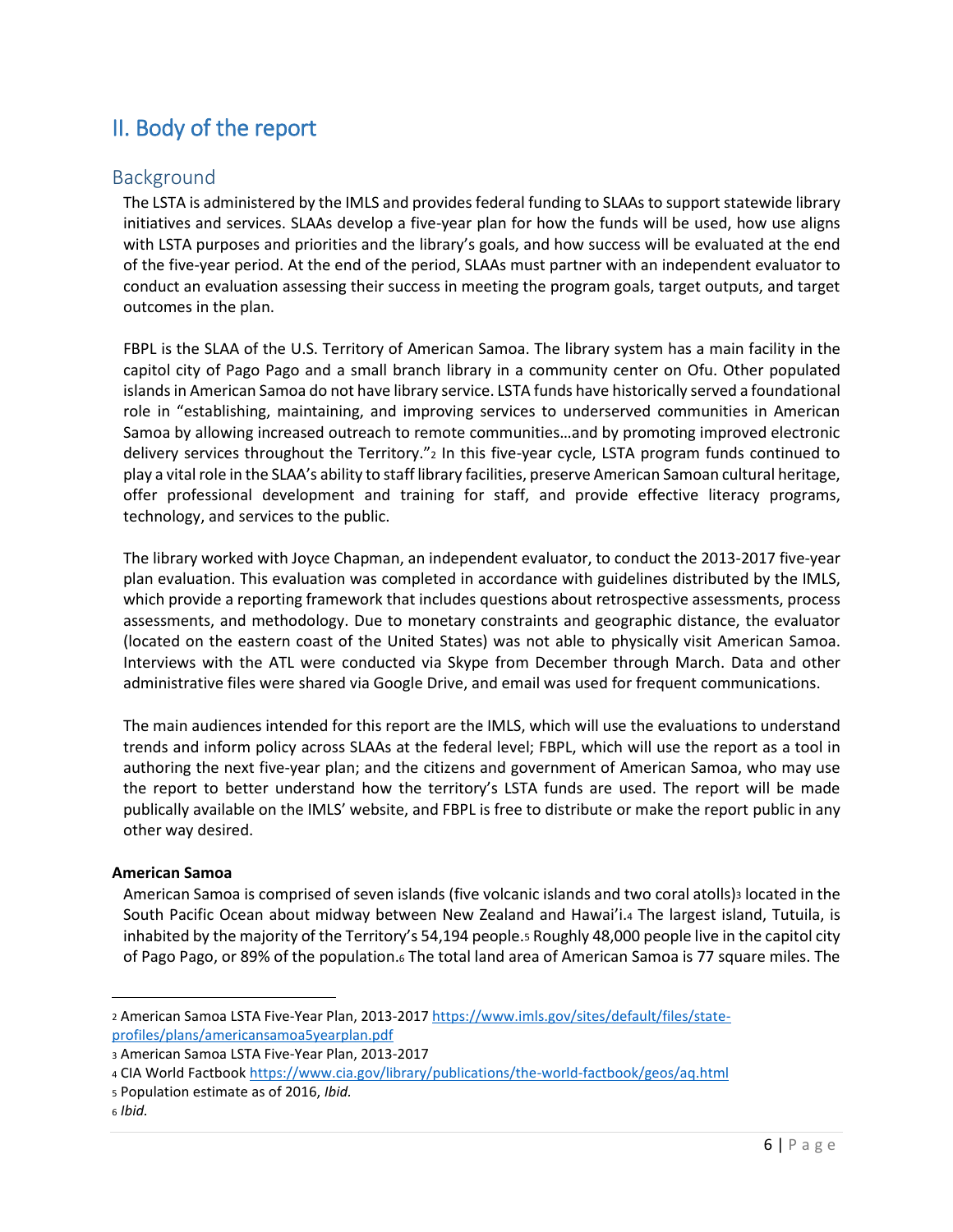majority of American Samoans are bilingual in English and Samoan, and the library offers programs to promote uses of the Samoan language among schoolchildren. Ninety-three percent of the population is ethnically Pacific Islander; more specifically, 89% are Samoan, and less than 1.5% are Caucasian. A 2005 estimate puts the unemployment rate at 30%.<sup>7</sup> As of July 2015, 31% of the population had home Internet, or 17,000 people. According to FBPL staff, this number has jumped to 65% in the past two years due to a new fiber optic cable leading to the island. Only 27% of the population 25 years or older has attended any college or has an associate's degree; 34% never completed high school, and 39% have a high school degree as their highest level of educational attainment. Tuna fishing and processing are the main industries on the island in the private sector, with canneries alone providing 13% of all employment in 2013.<sup>9</sup>

### **General note**

FBPL found itself in a unique position for the evaluation period of the current five-year plan: the current ATL was not present when the last five-year plan was authored, and no other staff at the library were involved in creating the document. The previous Territorial Librarian had to leave the island due to illness in the family, and was not available to guide the completion of the five-year plan after the mid-way point. When the ATL took over, he did not know how long he would be in this temporarily-assigned position, and planned not to implement new programs during that time. The ATL did not assume he would complete the five-year period in this acting role; however, he has now been in the role several years and it is still not clear when a new Territorial Librarian will be put in place. This uncertainty caused delays in completing areas of the five-year plan.

Additionally, the year the ATL began there was a 10% island-wide government budget cut, and the library had a \$70,000 shortfall his first fiscal year on the job. The following year, much of the library's funds were not distributed until the end of the fiscal year, making it difficult to initiate programs or know what could be funded. These financial situations made it difficult to work on the programs written into the five-year plan. The library instead had to focus on keeping staff paid and the doors open.

# <span id="page-8-0"></span>Retrospective questions

This report contains a retrospective assessment of each of the five-year plan's five goals and its corresponding program components, output targets, and outcome targets. Below is an assessment of the progress made to date towards these targets. For each goal, the corresponding LSTA purposes or priorities are listed, followed by a table showing whether the targets were met, and a narrative explanation of progress made toward each target. A discussion of lessons learned from evaluation of the current plan, along with recommendations for the forthcoming plan, can be found at the end.

The five-year plan consists of six targeted goals that address seven of the LSTA and Grants to States priorities, as shown in the table below. This section explores the degree to which programs, output targets, and outcome targets were met over the five-year period.

 $\overline{\phantom{a}}$ 

<sup>7</sup> *Ibid.*

<sup>8</sup> American Samoa LSTA Five-Year Plan, 2013-2017

<sup>9</sup> CIA World Factbook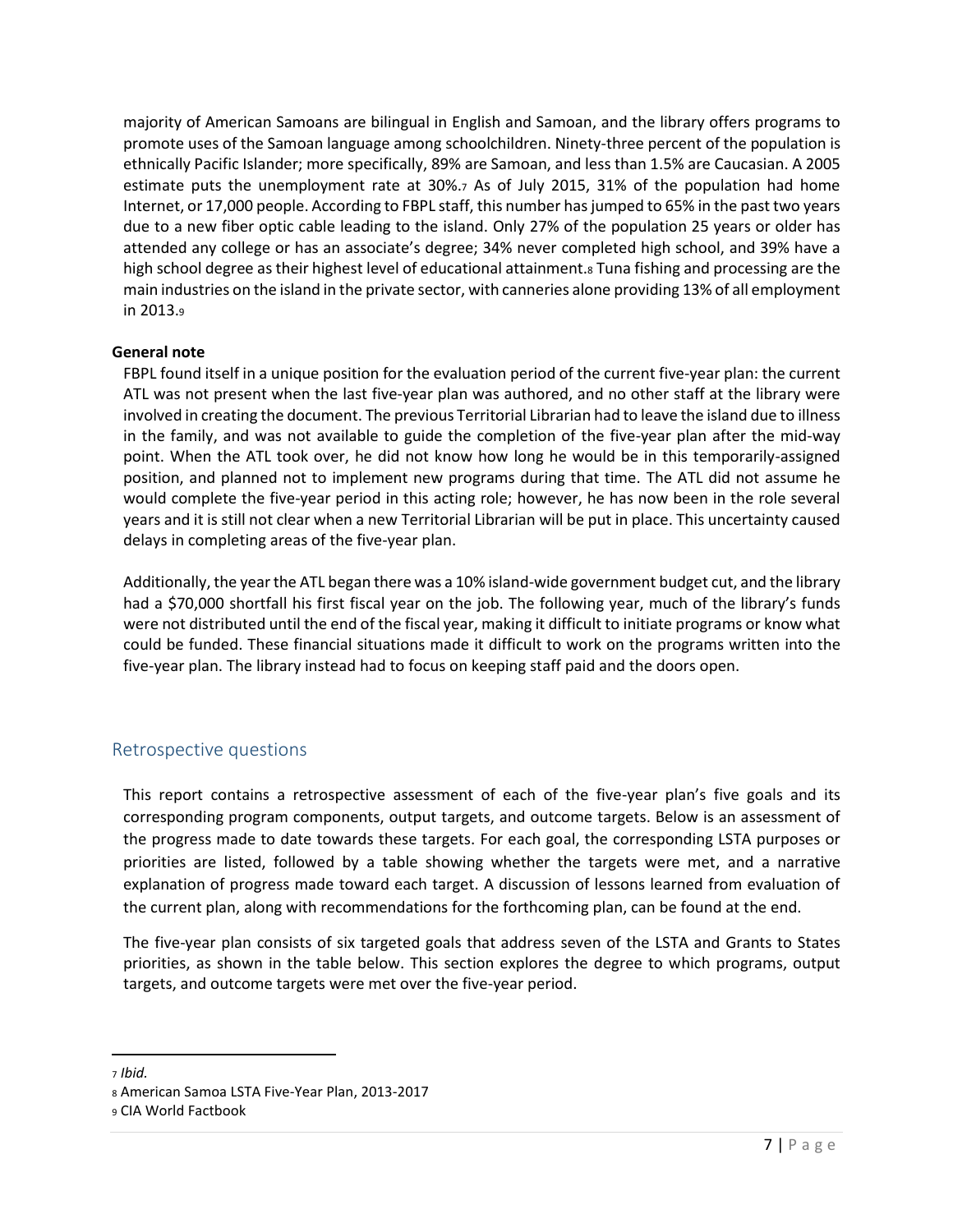#### *Table 1. Five-year plan goals and related LSTA priorities*

| Goal                                                                                 | <b>LSTA Priorities</b>  |
|--------------------------------------------------------------------------------------|-------------------------|
| Goal #1: Expand service for learning and access to information and educational       | #1                      |
| resources in a variety of formats, in all types of libraries, for individuals of all |                         |
| ages, and develop public and private partnerships with other agencies and            |                         |
| community-based organizations.                                                       |                         |
| Goal #2: Develop library services that provide all users access to information       | #8                      |
| through local, state, regional, national and international electronic networks.      |                         |
| Goal #3: Provide electronic and other linkages between all types of libraries.       | #2                      |
| Goal #4: Target library and information services to persons having difficulty        | <b>Grants to States</b> |
| using a library and to underserved urban and rural communities, including            | Priorities #6, #7       |
| children (from birth through age 17) from families with incomes below the            |                         |
| poverty line, and target library services to individuals of diverse geographic,      |                         |
| cultural, and socioeconomic backgrounds, to individuals with disabilities, and       |                         |
| to individuals with limited functional literacy or information skills.               |                         |
| Goal #5: Professionally qualified library staff will be hired to enhance and         | #6                      |
| expand library services and provide in-house staff training. FBPL and branch         |                         |
| staff will participate in selected online learning opportunities.                    |                         |
| Goal #6: The FBPL will provide e-books as part of expanded collection services.      | #3                      |

### <span id="page-9-0"></span>A-1. To what extent did your Five-Year Plan activities make progress towards each goal?

Goal #1: Expand service for learning and access to information and educational resources in a variety of formats, in all types of libraries, for individuals of all ages, and develop public and private partnerships with other agencies and community-based organizations.

This goal relates to LSTA Purpose #1, expand services for learning and access to information and educational resources in a variety of formats, in all types of libraries, for individuals of all ages in order to support such individuals' needs for education, lifelong learning, workforce development, and digital literacy skills.

| Programs                                                                                                                                           | Incomplete/unable<br>to assess | Somewhat complete | Complete |
|----------------------------------------------------------------------------------------------------------------------------------------------------|--------------------------------|-------------------|----------|
| Maintain, expand and promote the Polynesian<br>Photo Archives (PPA). (2013 - 2017)                                                                 |                                | x                 |          |
| Increase staffing for the Polynesian Photo<br>Archives. (2014-2017)                                                                                |                                | X                 |          |
| Expand number of platforms upon which the<br>PPA is accessible. (2014-2107)                                                                        | X                              |                   |          |
| Implement crowdsourcing for the PPA through<br>a variety of face-to-face and virtual methods.<br>(2013-2017)                                       | x                              |                   |          |
| Evaluate hardware, software and training needs<br>as necessary for the expansion of digitization<br>and electronic image delivery. $(2013 - 2017)$ |                                |                   | x        |
| Support cultural literacy programs and<br>partnerships with cultural organizations. (2013-<br>2017)                                                |                                |                   | х        |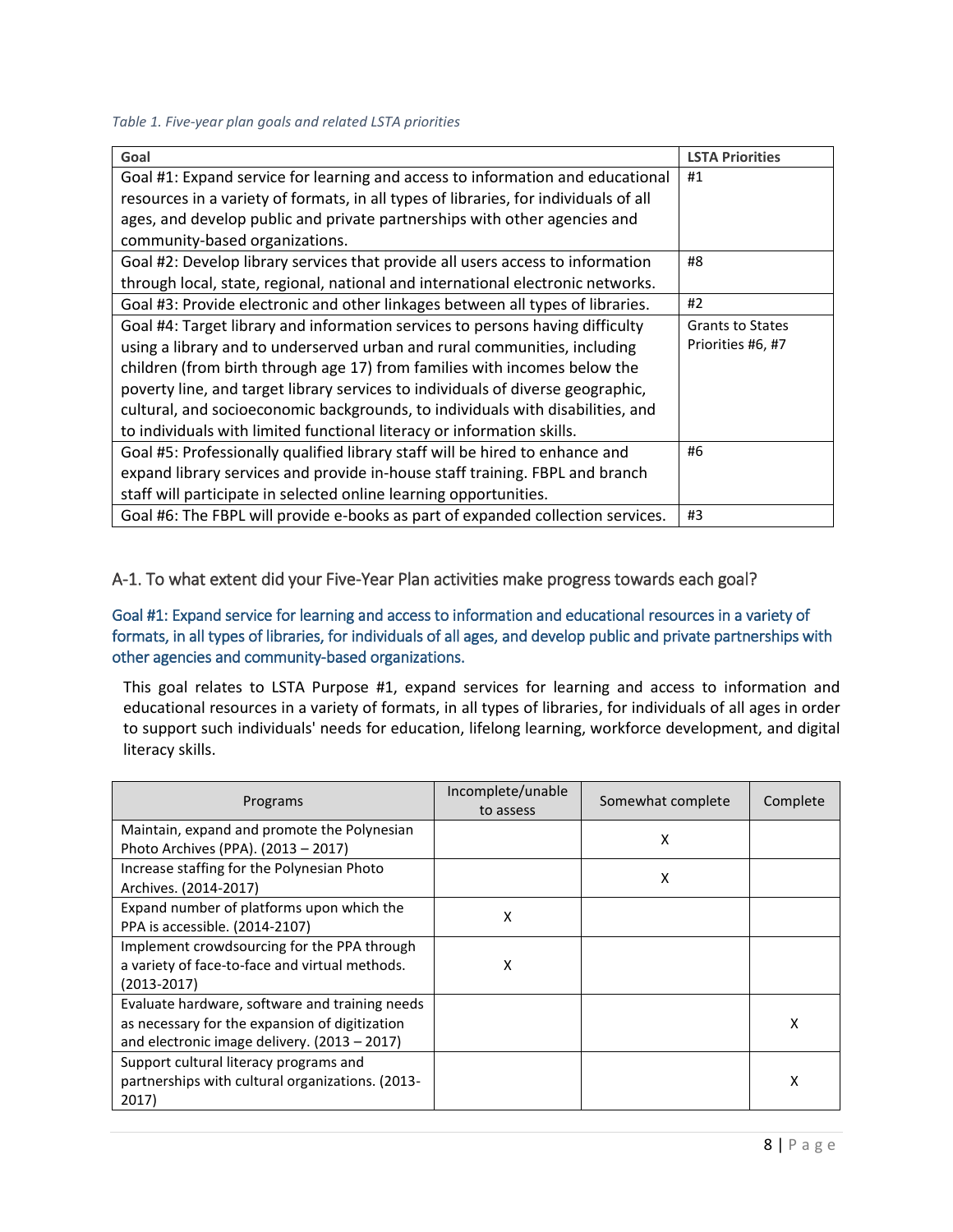| Support the overall preservation and promotion<br>of cultural heritage and cultural literacy through<br>a variety of media including sound and video<br>recording, print, and digital reproduction<br>programs. (2013 - 2017) |                                |                   | x        |
|-------------------------------------------------------------------------------------------------------------------------------------------------------------------------------------------------------------------------------|--------------------------------|-------------------|----------|
| Consult with staff at the NEDCC to improve PPA<br>procedures. (2013-2017)                                                                                                                                                     |                                |                   | x        |
| Develop input form for crowdsourcing:<br>documenting images, identifying information,<br>people, events, places, etc. and use with all PPA<br>users, both virtual (internet, social media) and<br>face-to-face. (2013)        |                                |                   | х        |
| <b>Output Targets</b>                                                                                                                                                                                                         | Incomplete/unable<br>to assess | Somewhat complete | Complete |
| The FBPL will expand PPA web-based services<br>for library public access by 2017.                                                                                                                                             |                                |                   | x        |
| Management team will review and revise<br>existing training opportunities by 2013 in order<br>to provide PPA staff with relevant and up-to-<br>date best practices.                                                           |                                | Χ                 |          |
| FBPL and PPA staff will be supported in training<br>opportunities to improve operations,<br>procedures, and services. All staff will<br>successfully complete a minimum of one<br>training opportunity per year.              |                                |                   | X        |
| Crowdsourcing/input form for documenting<br>images, identifying information, people, events,<br>places, etc. will result in enhanced PPA<br>metadata for at least 100 images per year.                                        |                                | X                 |          |
| PPA staffing will increase from the current level<br>of two part-time staff to one fulltime and one<br>part-time staff by 2016.                                                                                               |                                | X                 |          |
| <b>Outcome Targets</b>                                                                                                                                                                                                        | Incomplete/unable<br>to assess | Somewhat complete | Complete |
| FBPL staff will demonstrate the knowledge and<br>skills obtained from trainings, workshops, and<br>conferences and apply these skills to improve<br>public services.                                                          |                                |                   | x        |
| FBPL staff will manage the PPA by selecting<br>adequate equipment and archival supplies and<br>providing services to effectively maintain the<br>collections.                                                                 |                                |                   | X        |
| FBPL staff will provide PPA outreach services to<br>actively promote the use of the PPA.                                                                                                                                      | X                              |                   |          |

#### **Programs**

*Maintain, expand and promote the Polynesian Photo Archives (PPA). (2013 - 2017)* 

The library was able to hire a fulltime PPA photo curator in 2012, and the PPA was willed 750,000 analog photographs by a local photographer who died in 2011. During this five-year period, FBPL began cataloging the collection, sorting photographs, and scanning. However, the photo curator position was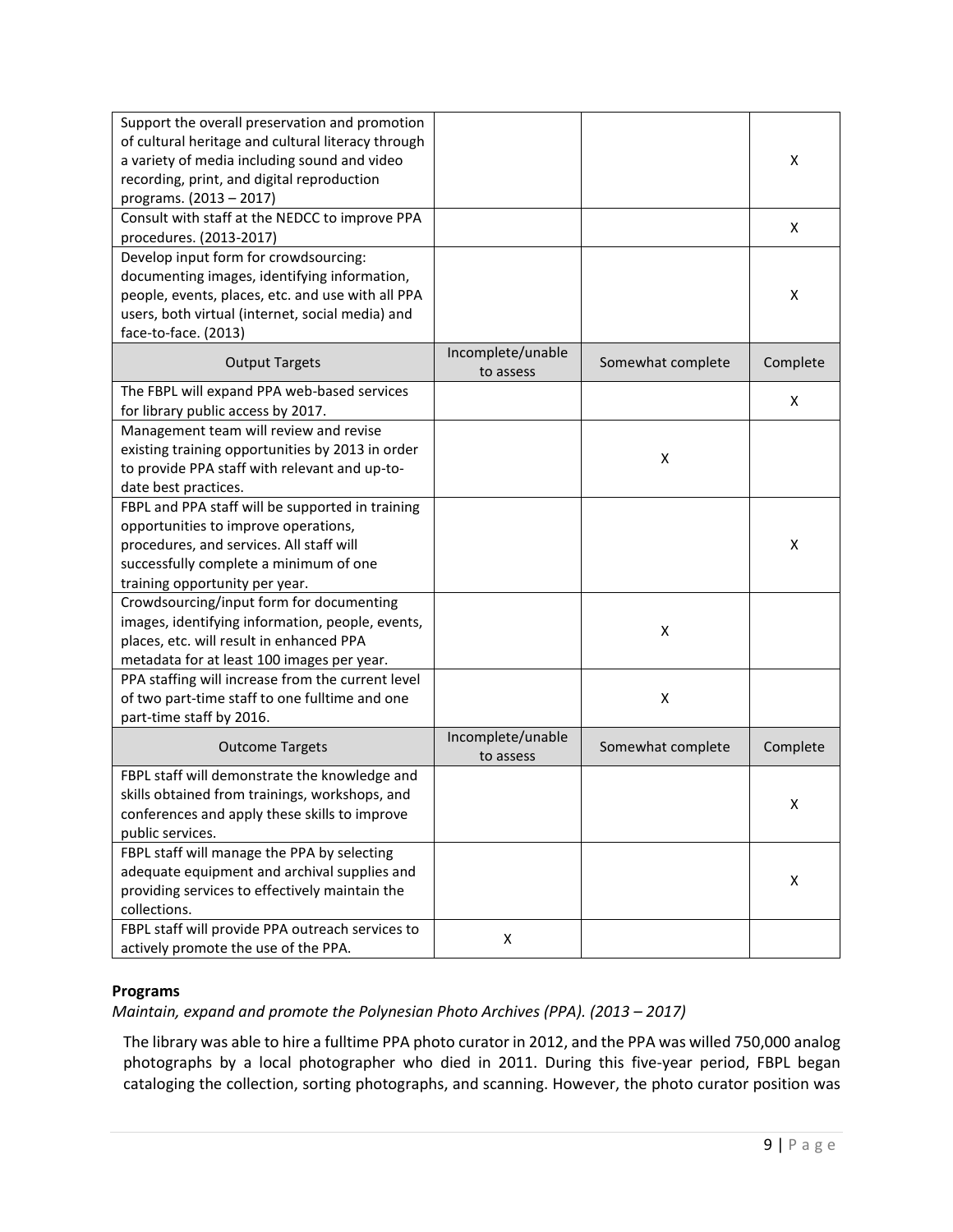lost in budget cuts in 2015. The PPA now only has part-time library assistants and work has slowed. The collections have successfully been promoted on the website during this period.

### *Increase staffing for the Polynesian Photo Archives. (2014-2017)*

An island-wide governmental 10% budget cut in FY15 caused the library not only to be unable to increase staffing, but to cut the full time photo curator dedicated to the PPA since 2012.

### *Expand number of platforms upon which the PPA is accessible. (2014-2107)*

To date, the PPA is not yet available online on any platform. Budget cuts eliminated the photo curator in 2015, causing delays in this work.

### *Implement crowdsourcing for the PPA through a variety of face-to-face and virtual methods. (2013-2017)*

While the library successfully developed an online form for crowdsourcing metadata creation, because the PPA has not been deployed on any platforms the library has been unable to begin using the form.

*Evaluate hardware, software and training needs as necessary for the expansion of digitization and electronic image delivery. (2013 – 2017)* 

The ATL evaluated scanning equipment from several vendors in the summer of 2015, and purchased equipment the following summer. Training needs were also evaluated, and the PPA Library Assistant was subsequently sent to the Northeast Document Conservation Center (NEDCC) for training.

### *Support cultural literacy programs and partnerships with cultural organizations. (2013-2017)*

FBPL partnered with the Samoan Language Institute (SLI) in 2016 to offer a summer camp that combined cultural heritage, the Samoan language, and technology. The library plans to continue this successful collaboration in 2017 or 2018.

### *Support the overall preservation and promotion of cultural heritage and cultural literacy through a variety of media including sound and video recording, print, and digital reproduction programs. (2013 – 2017)*

During this five-year period, the library collected scientific material from science centers around the Pacific, partnered with the Office of Historic Preservation to digitize a Samoan longboat racing film in 2016, and continued collecting works by local authors for the Pacific Collection around subjects such as tattooing, Pacific culture, and legends.

#### *Consult with staff at the NEDCC to improve PPA procedures. (2013-2017)*

The PPA photo curator successfully consulted with NEDCC in 2013 to improve procedures.

### *Develop input form for crowdsourcing: documenting images, identifying information, people, events, places, etc. and use with all PPA users, both virtual (internet, social media) and face-to-face. (2013)*

The metadata contribution form was successfully created and pilot tested. Due to budget cuts that eliminated the PPA photo curator position, the PPA is still not accessible online. The form, therefore, cannot yet be used.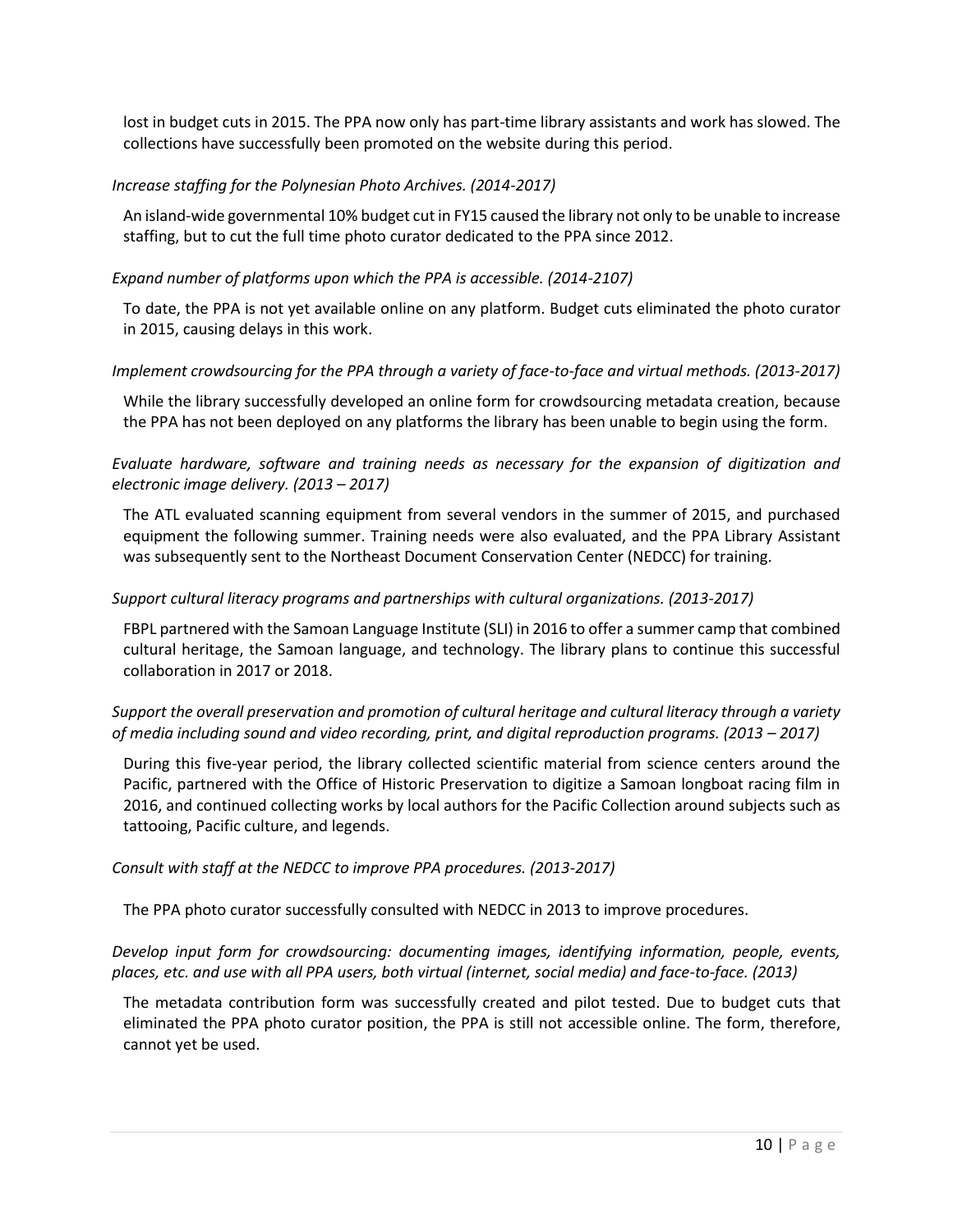#### **Target Outputs**

*The FBPL will expand PPA web-based services for library public access by 2017.* 

Due to budget cuts that eliminated the photo curator, FBPL was unable to provide web-based services for public access to digital PPA materials. The ATL is currently in the process of evaluating vendors for a web-based service, which he hopes to have in place before the end of FY17.

*Management team will review and revise existing training opportunities by 2013 in order to provide PPA staff with relevant and up-to-date best practices.* 

The ATL reviewed various training opportunities for PPA staff, who then participated in several trainings. These included travel to the NEDCC training and 2016 onsite training in use of the new scanning equipment.

*FBPL and PPA staff will be supported in training opportunities to improve operations, procedures, and services. All staff will successfully complete a minimum of one training opportunity per year.* 

This goal was successfully completed. However, FBPL did not track the webinars in which staff participated as part of their records on continuing education. This will be remedied in the future.

*Crowdsourcing/input form for documenting images, identifying information, people, events, places, etc. will result in enhanced PPA metadata for at least 100 images per year.* 

See above. While the form was developed, it has not yet been deployed.

*PPA staffing will increase from the current level of two part-time staff to one fulltime and one part-time staff by 2016.*

This target was met in the first half of the five-year period; however, subsequent budget cuts forced the library to cut the photo curator position based on seniority.

#### **Target Outcomes**

*FBPL staff will demonstrate the knowledge and skills obtained from trainings, workshops, and conferences and apply these skills to improve public services.* 

While formal data was not collected to evaluate this outcome, staff complete a "reflections" form after each training or workshop. Analysis of reflections shows that staff believe training has improved their knowledge and skills, and that they believe they are better able to apply these to improve public services.

*FBPL staff will manage the PPA by selecting adequate equipment and archival supplies and providing services to effectively maintain the collections.* 

This target was met. During the five-year period, the library purchased its first scanners: a WideTek 25 and an Overhead Indus Book Scanner 9000, as well as numerous albums and protective sheets. The collections have been effectively maintained in a dedicated, climate-controlled room.

#### *FBPL staff will provide PPA outreach services to actively promote the use of the PPA.*

While the library has not conducted explicit outreach programs due to the loss of the photo curator position, the collection is promoted when materials are used and credited to the library; for example, the local television station recently did a credited piece that was followed by an influx of new users.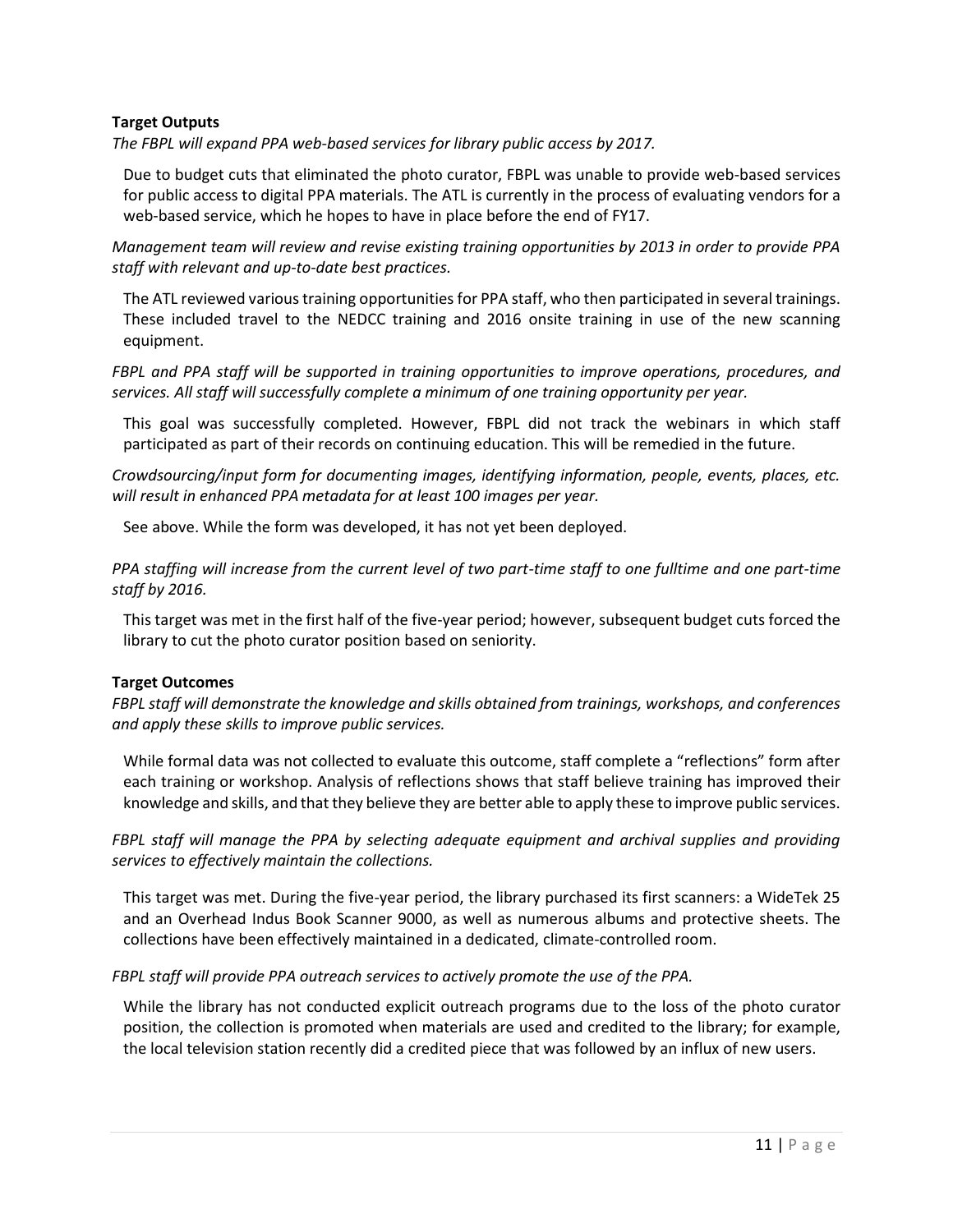### Goal #2: Develop library services that provide all users access to information through local, state, regional, national and international electronic networks.

This goal relates to LSTA Purpose #8, develop library services that provide all users access to information through local, state, regional, national, and international collaborations and networks.

| Programs                                                                                                                                                                | Incomplete/unable<br>to assess | Somewhat complete | Complete |
|-------------------------------------------------------------------------------------------------------------------------------------------------------------------------|--------------------------------|-------------------|----------|
| Develop needs assessment for computer lab<br>users and potential users. (2013)<br>Maintain and expand Computer Lab services for<br>the general public. $(2013 - 2017)$  | X                              |                   |          |
| Schedule computer classes, staff time, and<br>revise class materials as needed. (2013 - 2017)                                                                           |                                |                   | x        |
| Advertise classes and register participants.<br>$(2013 - 2017)$                                                                                                         |                                |                   | x        |
| Record and report on students' skills at<br>completion of class. $(2013 - 2017)$                                                                                        |                                | X                 |          |
| Maintain and expand the online Union Catalog<br>and train patrons and library personnel as<br>needed for information retrieval. (2013 - 2017)                           |                                |                   | x        |
| Maintain and expand online database<br>subscription services as needed and train<br>patrons and library personnel as needed for<br>information retrieval. (2013 - 2017) | Χ                              |                   |          |
| Develop training programs to teach community<br>users advanced use of computers, the internet<br>and Microsoft Office application software.<br>$(2014 - 2017)$          |                                |                   | x        |
| Develop program to teach Internet research<br>skills and effective and secure ways of using the<br>Internet. (2014-2017)                                                |                                | X                 |          |
| Pilot the use of SurveyMonkey to track<br>computer class participants after classes end.                                                                                | X                              |                   |          |
| <b>Output Targets</b>                                                                                                                                                   | Incomplete/unable<br>to assess | Somewhat complete | Complete |
| Advanced computer training programs for<br>patrons will be developed and offered on a pilot<br>basis by 2014.                                                           |                                | X                 |          |
| Expanded online Union Catalog by 2013 and<br>increasing with each successive year.                                                                                      |                                |                   | х        |
| Expanded online database subscription services<br>by 2013 and increasing with each successive<br>year.                                                                  | X                              |                   |          |
| <b>Outcome Targets</b>                                                                                                                                                  | Incomplete/unable<br>to assess | Somewhat complete | Complete |
| Computer class participants will self-report<br>increased confidence and efficacy in the use of<br>computers and the other technology-enhanced<br>services.             |                                | х                 |          |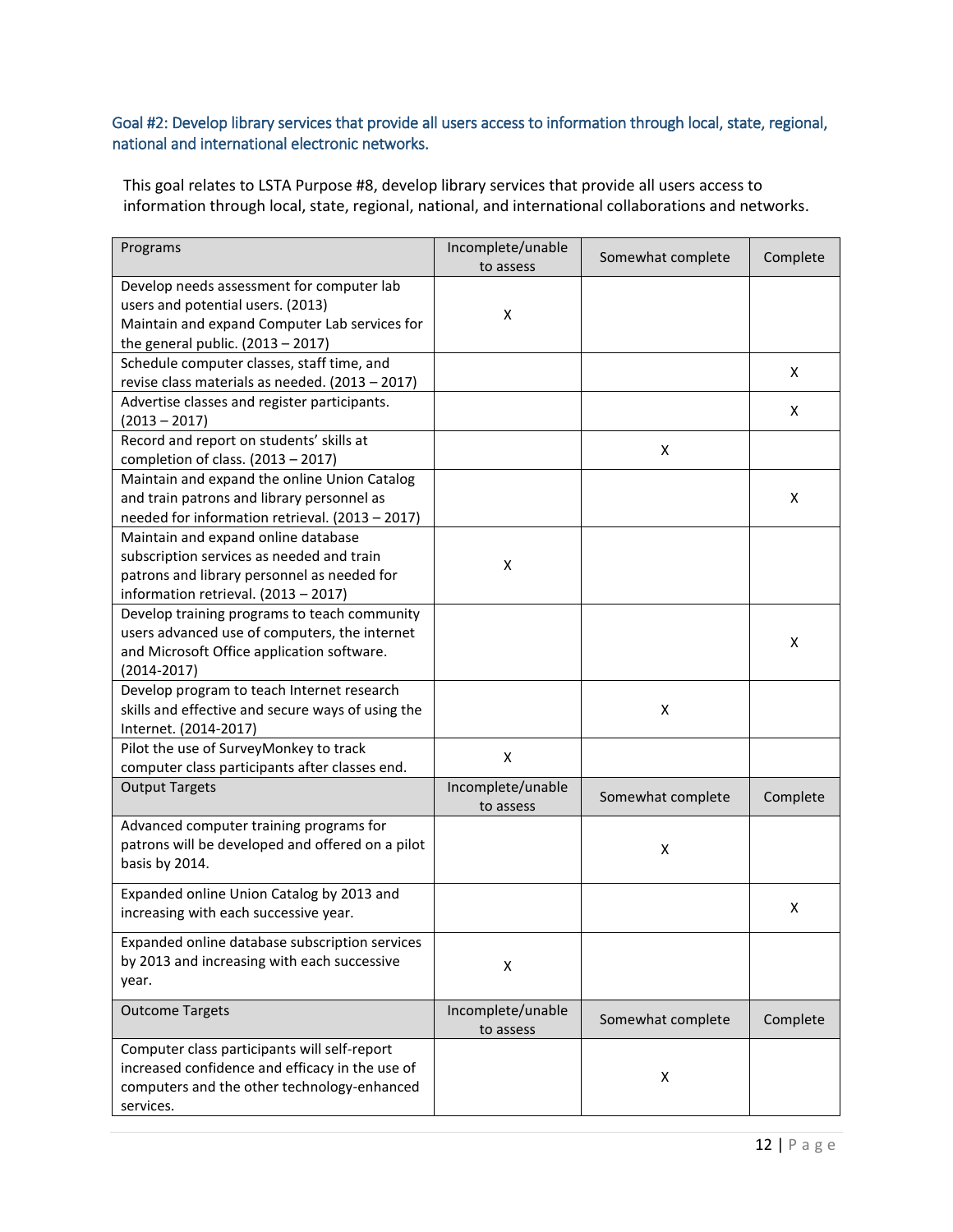| Computer class participants will use the         |  |  |
|--------------------------------------------------|--|--|
| knowledge and skills from the class(es) in their |  |  |
| work place, school, or at home                   |  |  |
| (SurveyMonkey).                                  |  |  |

#### **Programs**

*Develop needs assessment for computer lab users and potential users. (2013)* 

Staff cannot find evidence that this program was completed in 2013, though the Territorial Librarian from that time is no longer with the library and it is possible that it was completed.

#### *Maintain and expand Computer Lab services for the general public. (2013 – 2017)*

The program was completed. The library offers basic computing courses for the general public, as well classes in Microsoft Office products such as Word and Excel. Additionally, FBPL now offers a summer computer course for children, and has partnered with the SLI in Hawai'i to offer a technology course in which students write an e-book in the Samoan language.

### *Schedule computer classes, staff time, and revise class materials as needed. (2013 – 2017)*

While computer classes were scheduled and class materials revised as needed, library staff are unsure of the original meaning of the phrase "schedule staff time" in this goal and cannot evaluate it.

#### *Advertise classes and register participants. (2013 – 2017)*

Classes are advertised through the newspaper and the radio. Students are accepted on a first-comefirst-serve basis, and the computer lab can hold 20 students. While the library must pay for newspaper advertising, radio advertisements are free of charge.

#### *Record and report on students' skills at completion of class. (2013 – 2017)*

A short quiz is conducted in each class, testing students on the skills they have acquired. Additionally, an assessment was performed in the SLI summer camp, and a full report was included for the library as a partner.

### *Maintain and expand the online Union Catalog and train patrons and library personnel as needed for information retrieval. (2013 – 2017)*

During the five-year period a local TV station, KVZK, was added on October 2 2014 and four high schools previously using card catalogs were also added to the library's Union Catalog on September 22 2015. These included Tafuna High School, Nu'uuli Vocational Technical High School, Faga'itua High School, and Leone High School.

### *Maintain and expand online database subscription services as needed and train patrons and library personnel as needed for information retrieval. (2013 – 2017)*

There were no expansions of the online databases during the five-year period. Ebsco Discovery remains the sole database service.

*Develop training programs to teach community users advanced use of computers, the internet and Microsoft Office application software. (2014-2017)*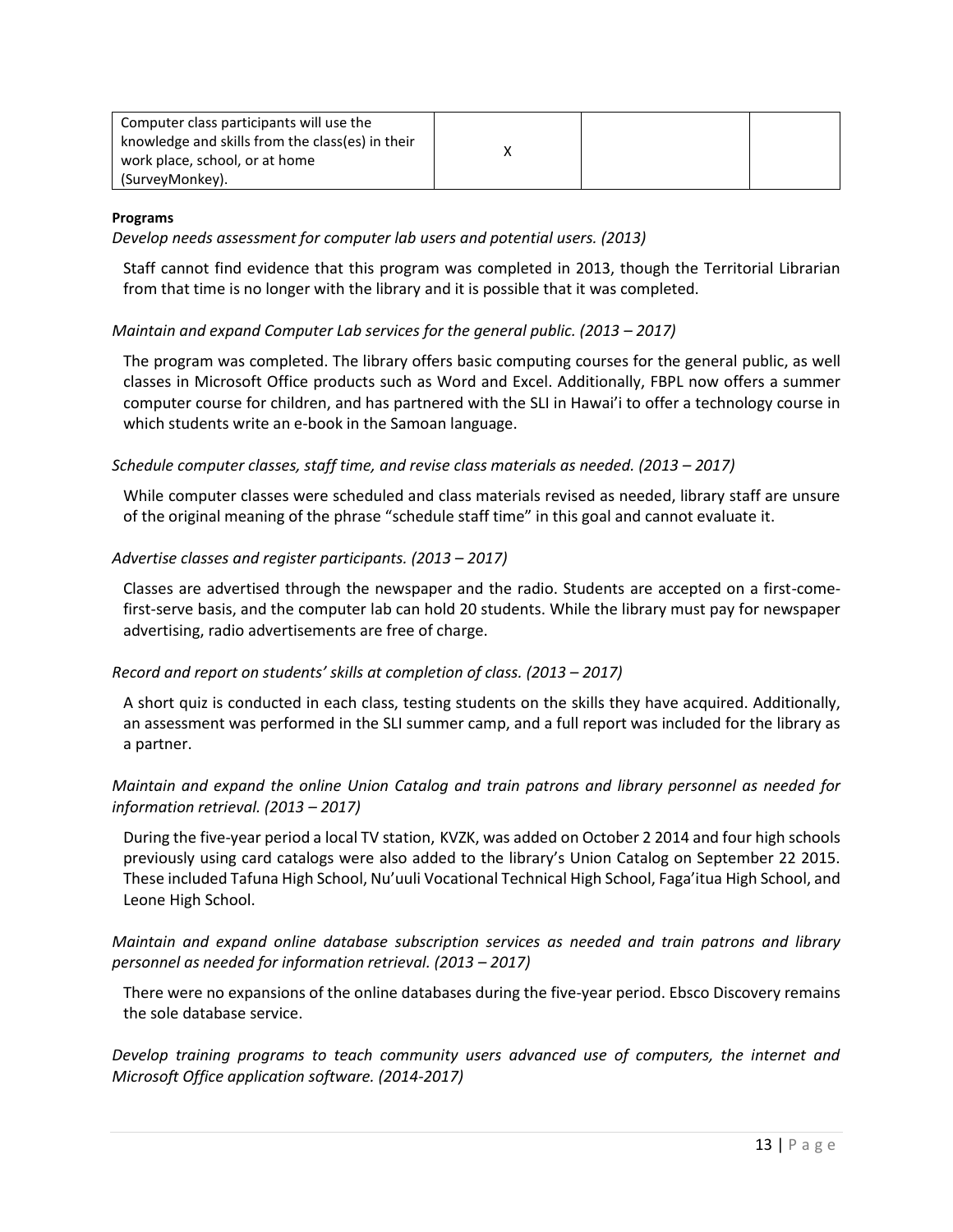These programs were developed and offered at the beginning of the five-year period to different departments in the government. The classes stopped for two years when the Department of Youth and Women's Affairs (DYWA) opened a new computer lab that offers free, basic computing classes, negating the demand for the classes at the library. FBPL is working with the DYWA to develop collaborative courses, and will soon begin a basic computer course for local cannery staff.

*Develop program to teach Internet research skills and effective and secure ways of using the Internet. (2014-2017)* 

The second half of this program was completed. The internet safety is part of the basic computer course, developed in 2003 and offered once a month with the exception of the last couple years when it was instead offered once every two or three months.

*Pilot the use of SurveyMonkey to track computer class participants after classes end.* 

Staff are not completely clear on why SurkeyMonkey was suggested as a tool to use in statistics tracking, as its main purpose is survey distribution. SurkeyMonkey was not implemented.

#### **Output targets**

*Advanced computer training programs for patrons will be developed and offered on a pilot basis by 2014.* 

This output is behind schedule; the program is being developed now and will be offered for the first time in summer 2017.

*Expanded online Union Catalog by 2013 and increasing with each successive year.* 

While the original five-year plan set an unrealistic target of expanding the catalog shortly after the plan's implementation, the expansion did subsequently take place in 2014 and 2015.

*Expanded online database subscription services by 2013 and increasing with each successive year.* 

The library was unable to expand online database subscription services during the five-year period.

#### **Outcome targets**

*Computer class participants will self-report increased confidence and efficacy in the use of computers and the other technology-enhanced services.* 

The library did not collect formal data to evaluate this outcome target. Instead, it relied on patron comments from program surveys distributed to participants to indicate increased confidence and efficacy in use of computers.

*Computer class participants will use the knowledge and skills from the class(es) in their work place, school, or at home (SurveyMonkey).* 

The library did not collect formal data to evaluate this outcome target.

#### Goal #3: Provide electronic and other linkages between all types of libraries.

This goal is related to LSTA Purpose #2: Establish or enhance electronic and other linkages and improved coordination among and between libraries and entities for the purpose of improving the quality of and access to library and information services.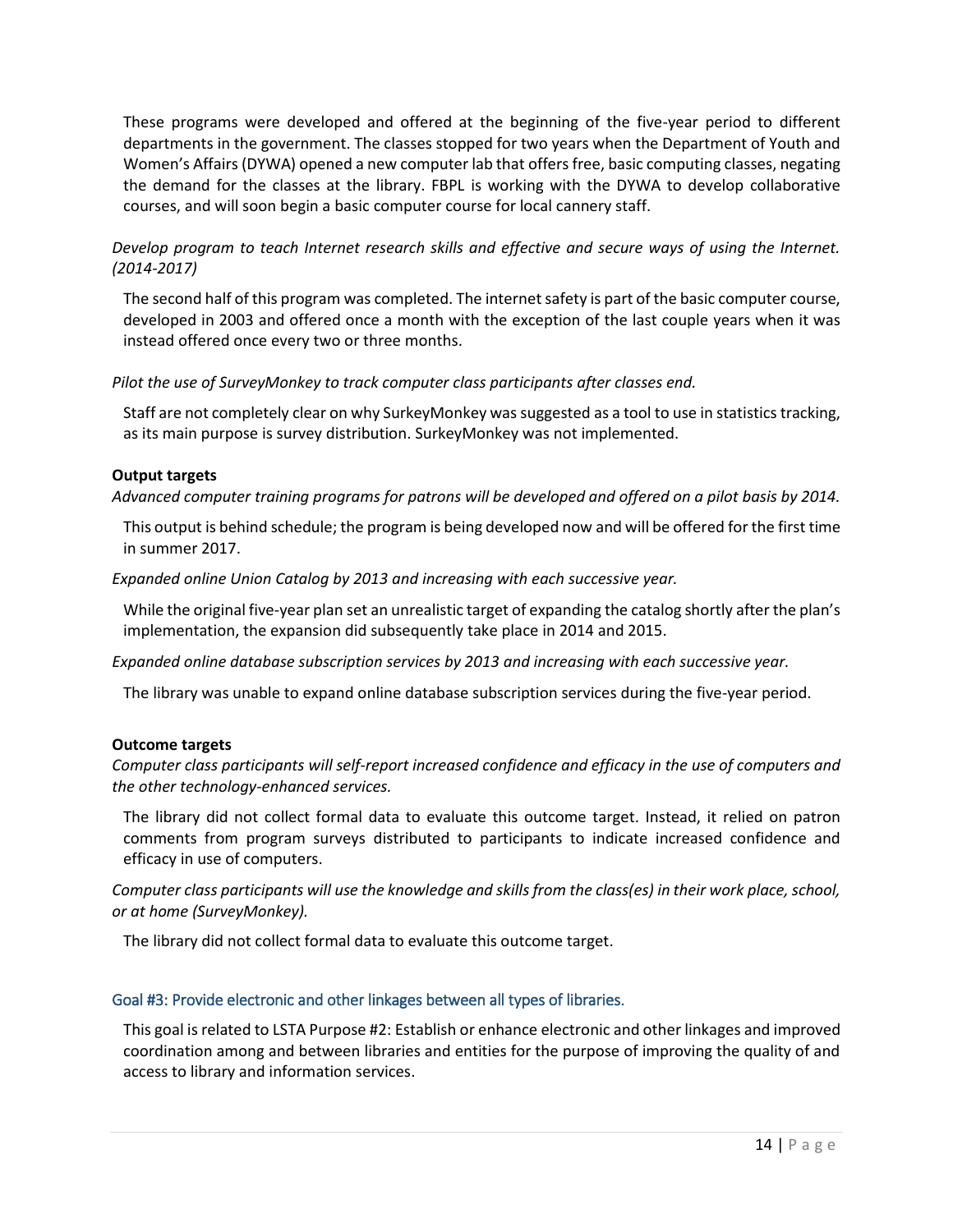| Programs                                                                                                                                                                                                                                                                                               | Incomplete/unable<br>to assess | Somewhat complete | Complete |
|--------------------------------------------------------------------------------------------------------------------------------------------------------------------------------------------------------------------------------------------------------------------------------------------------------|--------------------------------|-------------------|----------|
| Seek collaborations to promote and encourage<br>Continuing Education (CE) for librarians and<br>support staff through resource sharing between<br>libraries, visiting instructors, distance learning<br>opportunities and other means that are<br>deemed appropriate for local needs. (2013 -<br>2017) |                                | X                 |          |
| Promote and publicize training opportunities to<br>all library personnel territory-wide when<br>appropriate. (2013 - 2017)                                                                                                                                                                             |                                |                   | X        |
| Conduct training on EBSCOHost databases.<br>$(2013 - 2017)$                                                                                                                                                                                                                                            |                                |                   | X        |
| Evaluate all training opportunities and request<br>input for further training topics. (2013 - 2017)                                                                                                                                                                                                    |                                | x                 |          |
| Expand use of the State Library website for<br>online resource sharing and to publicize all<br>American Samoa Library Cooperative training.<br>$(2013 - 2017)$                                                                                                                                         | $\pmb{\mathsf{X}}$             |                   |          |
| Evaluate hardware and software needs for the<br>American Samoa Library Cooperative and<br>provide training for any upgrades. (2013 -<br>2017)                                                                                                                                                          |                                | X                 |          |
| Conduct annual consultations with all member<br>sites for recommendations for online Union<br>Catalog, database subscription services, and any<br>other online resource requests. (2013 - 2017)                                                                                                        |                                |                   | X        |
| <b>Output Targets</b>                                                                                                                                                                                                                                                                                  | Incomplete/unable<br>to assess | Somewhat complete | Complete |
| Increased opportunities in various subjects for<br>staff development annually by 2017                                                                                                                                                                                                                  | X                              |                   |          |
| <b>Outcome Targets</b>                                                                                                                                                                                                                                                                                 | Incomplete/unable<br>to assess | Somewhat complete | Complete |
| Pre- and post-test results from EBSCOHost<br>training sessions will result in an 80% increase<br>in ability to conduct research using EBSCOHost<br>databases                                                                                                                                           | Χ                              |                   |          |
| EBSCOHost usage in American Samoa will<br>increase by 5% in each year of the plan, to<br>reach 25% increase by 2017                                                                                                                                                                                    | Χ                              |                   |          |

### **Programs**

*Seek collaborations to promote and encourage CE for librarians and support staff through resource sharing between libraries, visiting instructors, distance learning opportunities and other means that are deemed appropriate for local needs. (2013 – 2017)* 

Continuing education is an ongoing challenge due to American Samoa's remote geographic location and time zone differences from the mainland U.S. (relevant for online training). FBPL has collaborated with the NEDCC around physical preservation of the Keith Dahl collection, and two staff members were able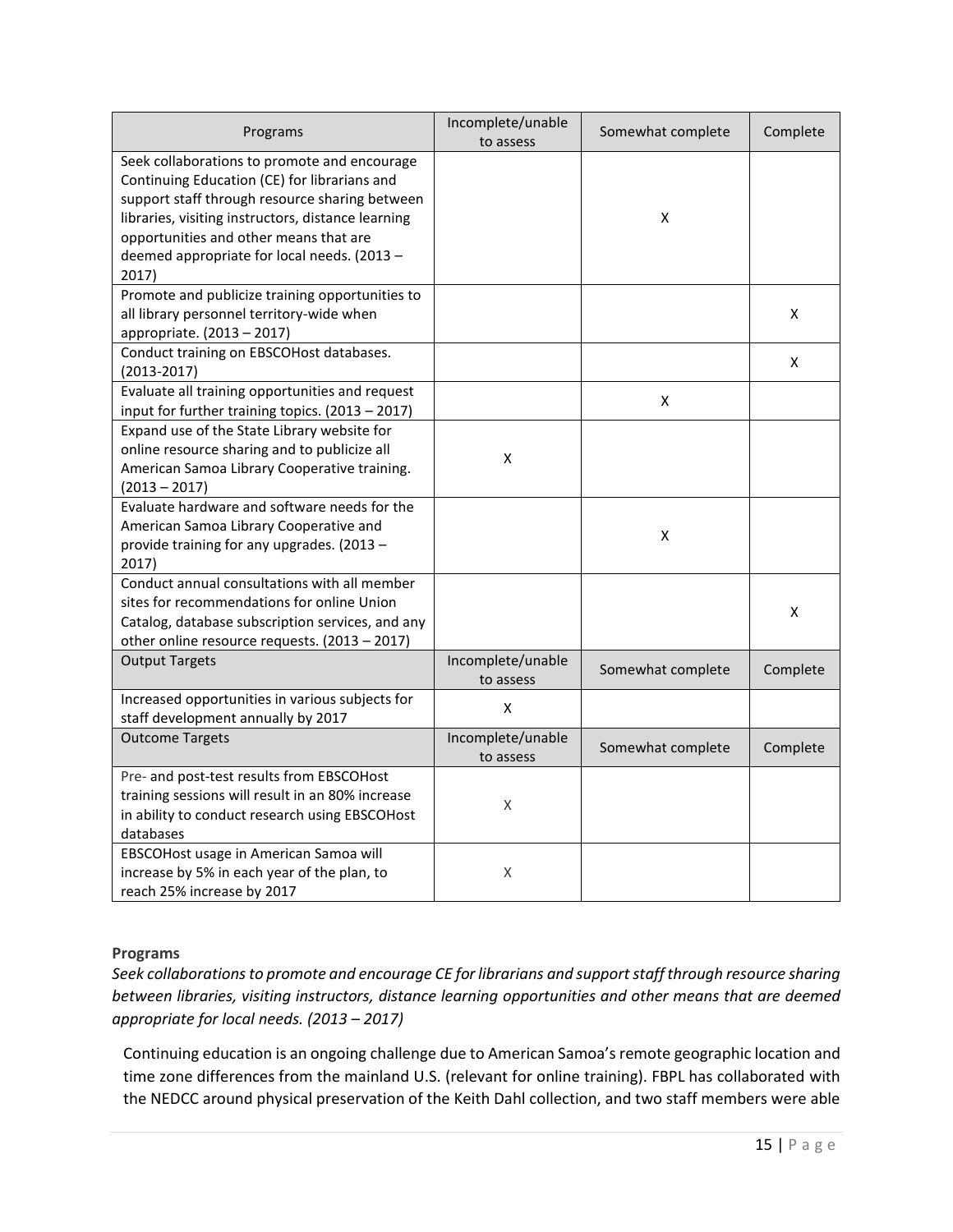to attend ALA in 2016. Another collaboration underway is a new effort to work with the local community college to create an associate's degree in Library Science. The library sees this target area as one in which they could continue to improve.

### *Promote and publicize training opportunities to all library personnel territory-wide when appropriate. (2013 – 2017)*

The library had a competitive professional development grant in 2015 for which all staff were invited to apply. This opportunity was available to all library staff, including those at the school libraries and the consortium, though the library did not received applications from staff at the school libraries.

### *Conduct training on EBSCOHost databases. (2013-2017).*

This training was successfully completed in 2013. Jane Barnwell from PREL traveled to the island from Hawai'i to train staff.

### *Evaluate all training opportunities and request input for further training topics. (2013 – 2017)*

Current staff are unsure of the meaning of this target, but they do not believe it was met. However, the libraries has developed a new form for staff input that includes a question about what kinds of training they would like to experience. This data will be collected in 2017 and beyond.

### *Expand use of the State Library website for online resource sharing and to publicize all American Samoa Library Cooperative training. (2013 – 2017)*

The library was unable to accomplish this program target due to lack of funding. Additionally, the library has had ongoing problems with the hosting service of the website and is in the process of renegotiating the contract and considering other vendors. The ATL contacts staff directly about professional training; this is not something he envisions being done on the website in the future.

### *Evaluate hardware and software needs for the American Samoa Library Cooperative and provide training for any upgrades. (2013 – 2017)*

The original purpose of including this program is unclear to current staff, as each member of the ASLC is under different administrative governance and hardware/software are not communally managed. The program was been successfully completed for FBPL and the SLAA in 2016. During the evaluation, some hardware was found to be obsolete, resulting in a grant received in FY17 to upgrade their computer lab.

### *Conduct annual consultations with all member sites for recommendations for online Union Catalog,*  database subscription services, and any other online resource requests. (2013 – 2017)

The ATL meets with members of the ASLC at least once a year for consultation. All members are happy with the EBSCO service, which is the only database subscription. Members have not put in any requests for other subscription services or online resource requests during the five-year period.

#### **Output Targets**

*Increased opportunities in various subjects for staff development annually by 2017.*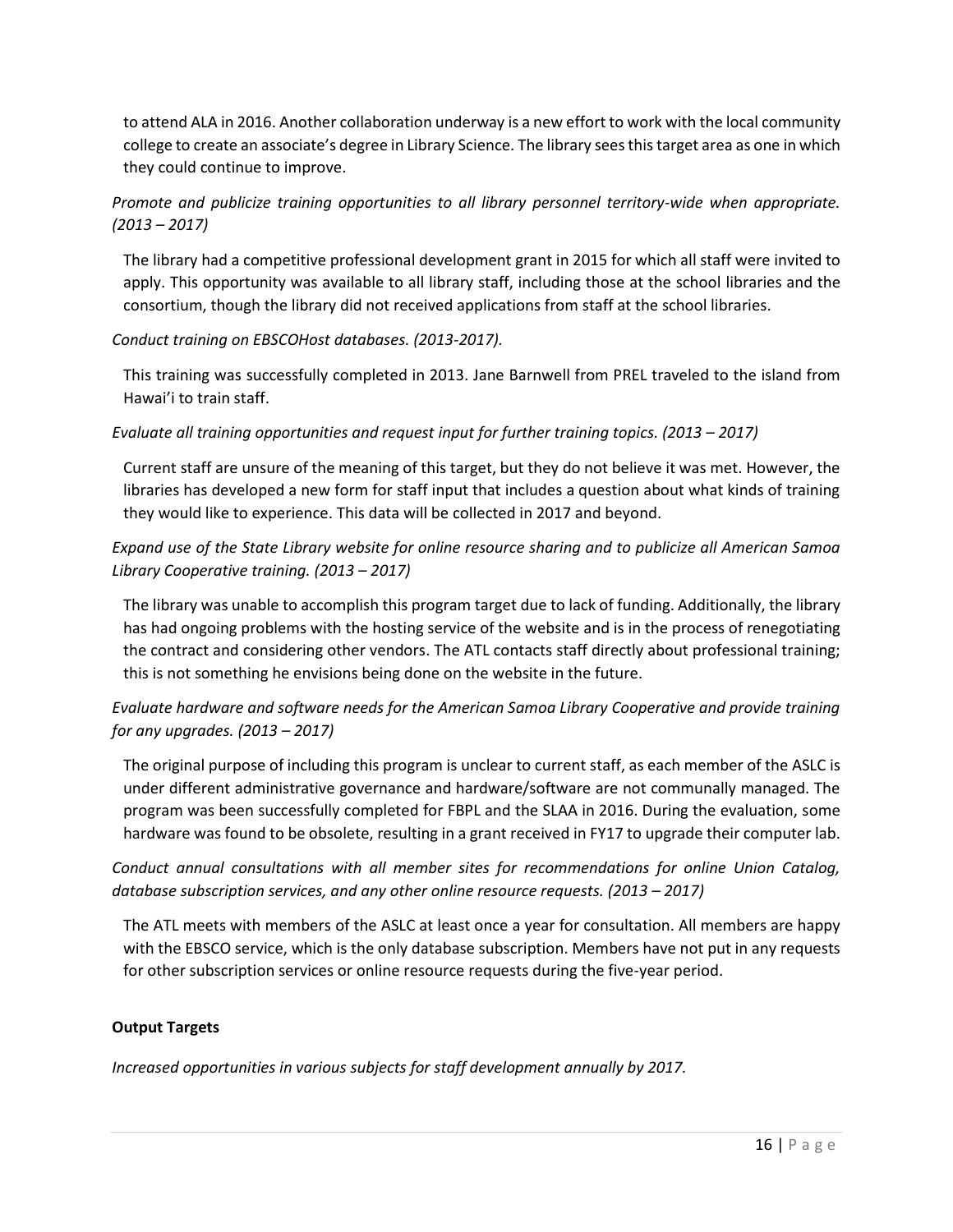FBPL is unable to measure the success of this output for two reasons: First, the original wording is unclear and staff are unsure of its meaning. Second, staff participation in webinars – one of the main sources of professional development -- was not tracked during the five-year period.

#### **Outcome Targets:**

*Pre- and post-test results from EBSCOHost training sessions will result in an 80% increase in ability to conduct research using EBSCOHost databases.* 

The EBSCOHost training sessions took place in 2012-2013 and did include pre- and post-tests. The ATL has reached out to PREL requesting test results; however, the employee who led the training is no longer with PREL and cannot be reached. It is unlikely that FBPL will be able to acquire the test data in order to evaluate this target outcome.

*EBSCOHost usage in American Samoa will increase by 5% in each year of the plan, to reach 25% increase by 2017.* 

Because American Samoa shares an EBSCOHost subscription with eight other libraries in the Pacific, they do not have direct access to their reports. Only the lead member, PREL, has access. FBPL has requested copies of the reports but has not received them. This outcome could not be evaluated.

Goal #4: Target library and information services to persons having difficulty using a library and to underserved urban and rural communities, including children (from birth through age 17) from families with incomes below the poverty line, and target library services to individuals of diverse geographic, cultural, and socioeconomic backgrounds, to individuals with disabilities, and to individuals with limited functional literacy or information skills.

This goal is related to LSTA Grants to States Priority #6: Target library services to individuals of diverse geographic, cultural, and socioeconomic backgrounds, and to individuals with limited functional literacy or information skills; and Priority #7: Target library and information services to persons having difficulty using a library and to underserved urban and rural communities, including children (from birth through age 17) from families with incomes below the poverty line.

| Programs                                                                                                      | Incomplete/unable<br>to assess | Somewhat complete | Complete |
|---------------------------------------------------------------------------------------------------------------|--------------------------------|-------------------|----------|
| Train library staff as needed and consult with<br>program participants. $(2013 - 2017)$                       | χ                              |                   |          |
| Develop early literacy programs and materials<br>for onsite delivery. $(2013 - 2017)$                         |                                | χ                 |          |
| Train program participants and partners as<br>needed. (2013 - 2017)                                           |                                |                   |          |
| Promote programs, register participants,<br>conduct, and evaluate programs. $(2013 - 2017)$                   | x                              |                   |          |
| Continue all other student level programs and<br>evaluate programs with stakeholder input.<br>$(2013 - 2017)$ |                                | х                 |          |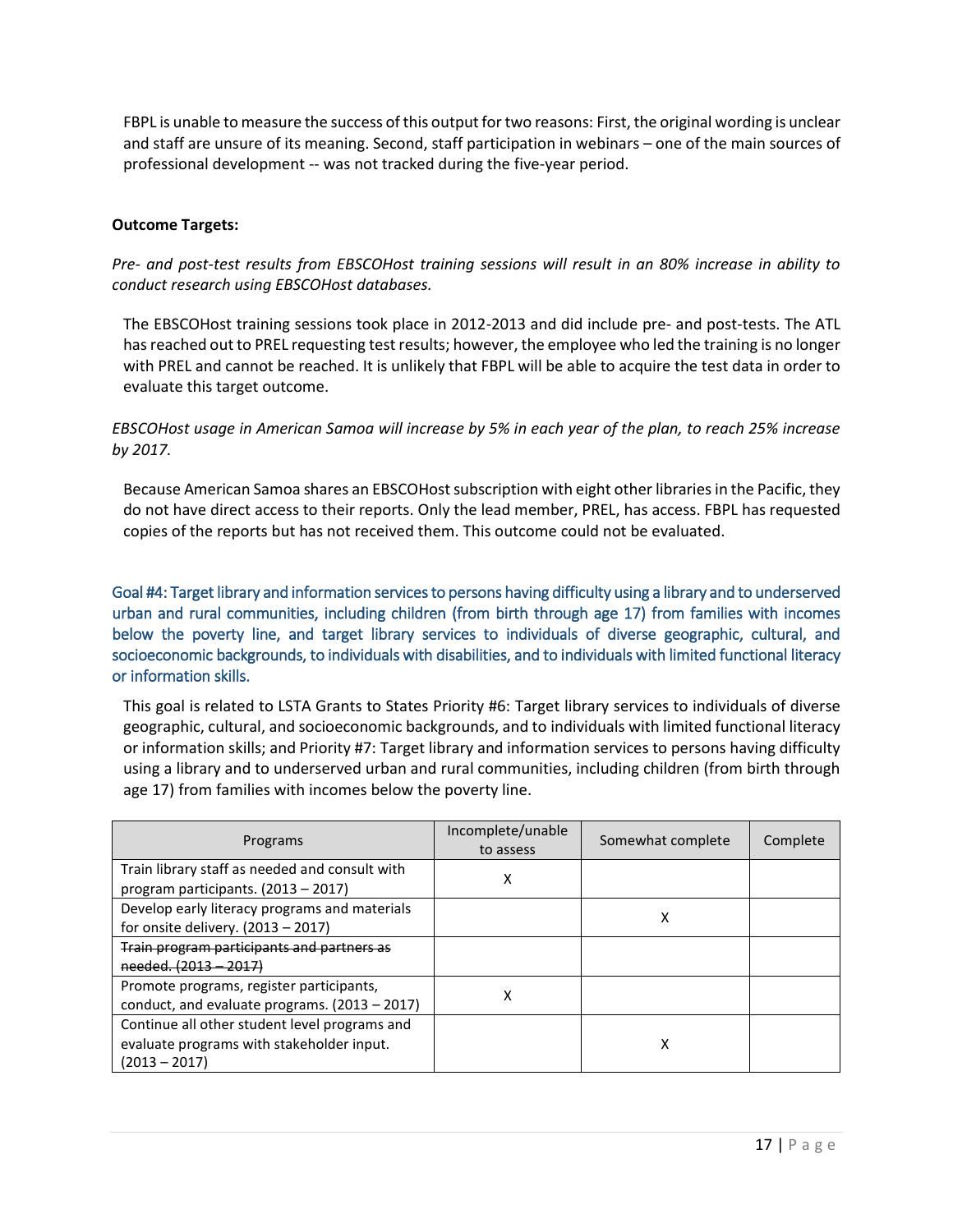| Maintain the State Library in-house listening<br>station for audio books, and expand the audio<br>books and large print collections. (2013 - 2017)                                                                                                                                                                                                               |                                |                   | X        |
|------------------------------------------------------------------------------------------------------------------------------------------------------------------------------------------------------------------------------------------------------------------------------------------------------------------------------------------------------------------|--------------------------------|-------------------|----------|
| Assess programs and services at the all branch<br>libraries. Identify underserved areas of the<br>Territory and draft plan for addressing service<br>deficiencies.                                                                                                                                                                                               |                                | X                 |          |
| FBPL will collaborate with community-based<br>organizations (CBOs) to implement emergent<br>literacy programs.                                                                                                                                                                                                                                                   |                                |                   | x        |
| FBPL staff will collaborate with CBOs to pilot<br>marketing ideas and strategies to better<br>promote emergent literacy services and special<br>events that the FBPL offers.                                                                                                                                                                                     | X                              |                   |          |
| <b>Output Targets</b>                                                                                                                                                                                                                                                                                                                                            | Incomplete/unable<br>to assess | Somewhat complete | Complete |
| Develop and sustain one new literacy program<br>targeting individuals or families of diverse<br>background or need by September 2014; a total<br>of two new island-wide literacy programs<br>targeting individuals or families of diverse<br>background or need, including those under the<br>age of five (5) years, will be developed and<br>sustained by FBPL. | X                              |                   |          |
| Expanded audio book and large print collections<br>by 2013 and increasing with each successive<br>year.                                                                                                                                                                                                                                                          |                                |                   | X        |
| A developed plan to address service<br>deficiencies in underserved areas of the<br>Territory by 2015.                                                                                                                                                                                                                                                            | X                              |                   |          |
| <b>Outcome Targets</b>                                                                                                                                                                                                                                                                                                                                           | Incomplete/unable<br>to assess | Somewhat complete | Complete |
| Increase library usage by families of diverse<br>background or need by 5% by 2014; 10% by<br>2017.                                                                                                                                                                                                                                                               | Χ                              |                   |          |
| Increase patron usage of children under the age<br>of five (5) years by 10% by 2014; by 25% by<br>2017.                                                                                                                                                                                                                                                          | X                              |                   |          |
| 35% of patrons surveyed in May 2015 and 50%<br>surveyed in May 2017 will rate the satisfaction<br>level with their FBPL experience as good or<br>excellent.                                                                                                                                                                                                      | X                              |                   |          |

#### **Programs**

*Train library staff as needed and consult with program participants. (2013 – 2017)* 

There are no records of staff training on working with people with disabilities or underrepresented communities, though there is now a weekly program targeted towards patrons with disabilities.

*Develop early literacy programs and materials for onsite delivery. (2013 – 2017)*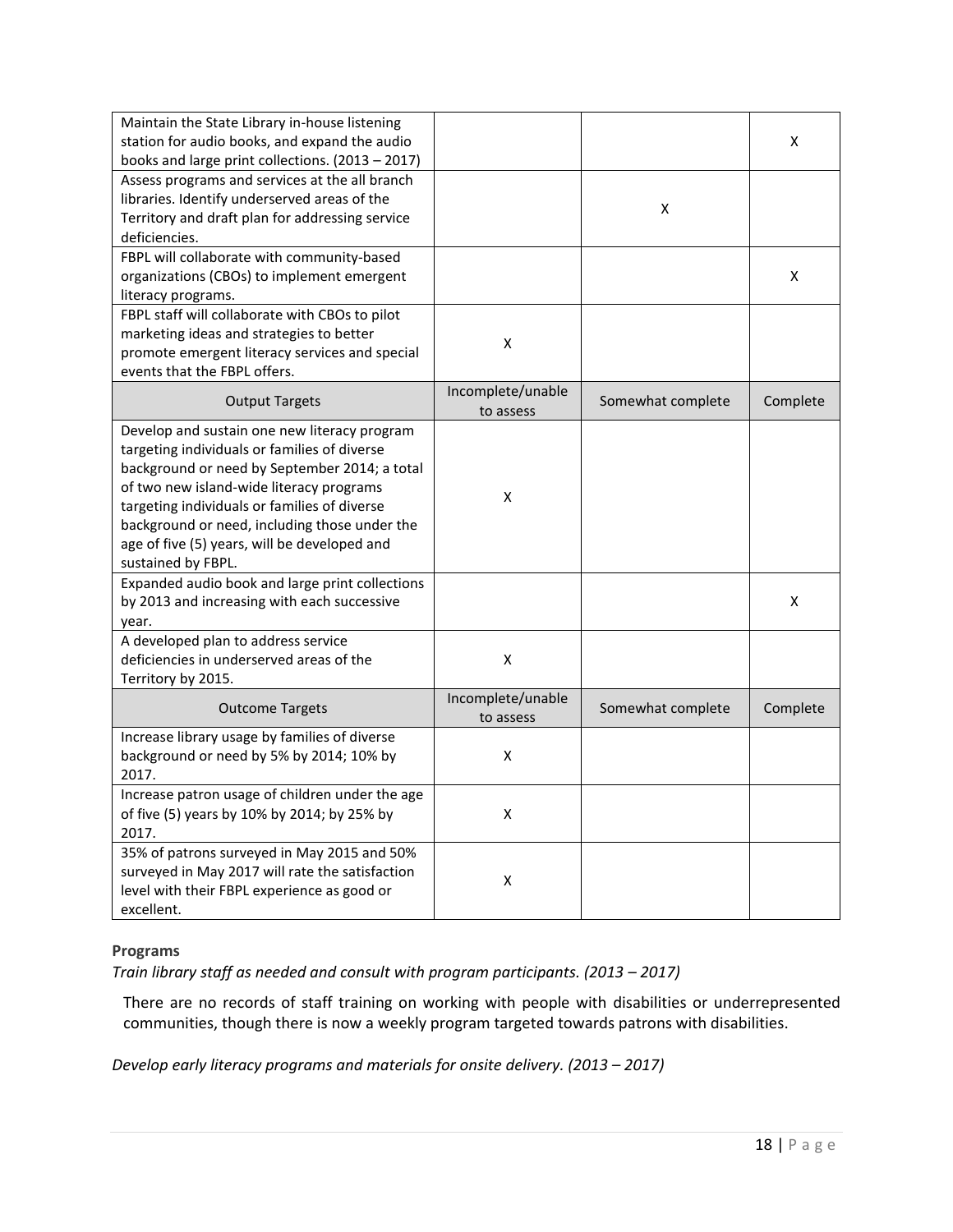The library holds an Every Child Ready to Read Program every Tuesday and Thursday for toddlers and parents. Staff have begun discussions with the University of Hawai'i's Manoa American Samoa Territorial Teacher Training Apprentice Program (TTTAP) about workshops that their specialists may provide; FBPL will continue to focus on this area in years to come.

### *Train program participants and partners as needed. (2013 – 2017)*

This target was removed from the five-year plan because FBPL staff are not themselves trained in working with these groups, and cannot therefore train others. The Acting Director is talking to the Office of Disabilities and the University of Hawai'i about possible trainings for FBPL staff.

### *Promote programs, register participants, conduct, and evaluate programs. (2013 – 2017)*

This goal has not been met. While the library does offer one program specifically for children with disabilities, all other programs are inclusive and not targeted at specific populations. No evaluations of programming have been completed, other than the collaboration with the SLI.

### *Continue all other student level programs and evaluate programs with stakeholder input. (2013 – 2017)*

This target has been partially completed. Student programs have been continued, including Summer Reading, Homework Club, Art Books and Crafts, Monday Mathness, and Tuesday Tales. Programs have not been evaluated.

### *Maintain the State Library in-house listening station for audio books, and expand the audio books and large print collections. (2013 – 2017)*

The two listening stations have been successfully maintained. Audiobooks are purchased by request only; the collection did not expand much because there were few requests for these materials. The large print collection did expand, adding between 208 and 238 volumes each year during the five-year period.

### *Assess programs and services at the all branch libraries. Identify underserved areas of the Territory and draft plan for addressing service deficiencies.*

In early years of this cycle, staff distributed a program survey in all programs. However, the surveys were lost during staff turnover and current staff are not able to locate data from the surveys. The only program assessment available is a SLI Technology Camp report from 2016, which conducted a pre- and post-test that showed knowledge was gained, with test scores improving by 14-18% in one week. A collaboration with the American Samoa Power Authority and the American Samoa Telecommunications Authority allowed FBPL to open the Ofu Community Center during this five-year period, which offers limited library services on the island of Ofu. The former Territorial Librarian began talks to extend library services to the neighboring, unserved island of Ta'u, aimed at using the Manu'a High School Library as a venue to offer public library services. However, the library budget was subsequently cut by 10% and priorities shifted to maintaining core services. Future plans include using American Samoa Department of Education School Library sites to extend public library services throughout unserved islands.

### *FBPL will collaborate with community-based organizations (CBOs) to implement emergent literacy programs.*

FBPL partnered with the American Samoa Community College Teacher Education Department to provide weekly "Read Alouds" from October to December 2016, and anticipates this continuing from April to June 2017. The library has additionally begun talks with TTTAP to offer programs.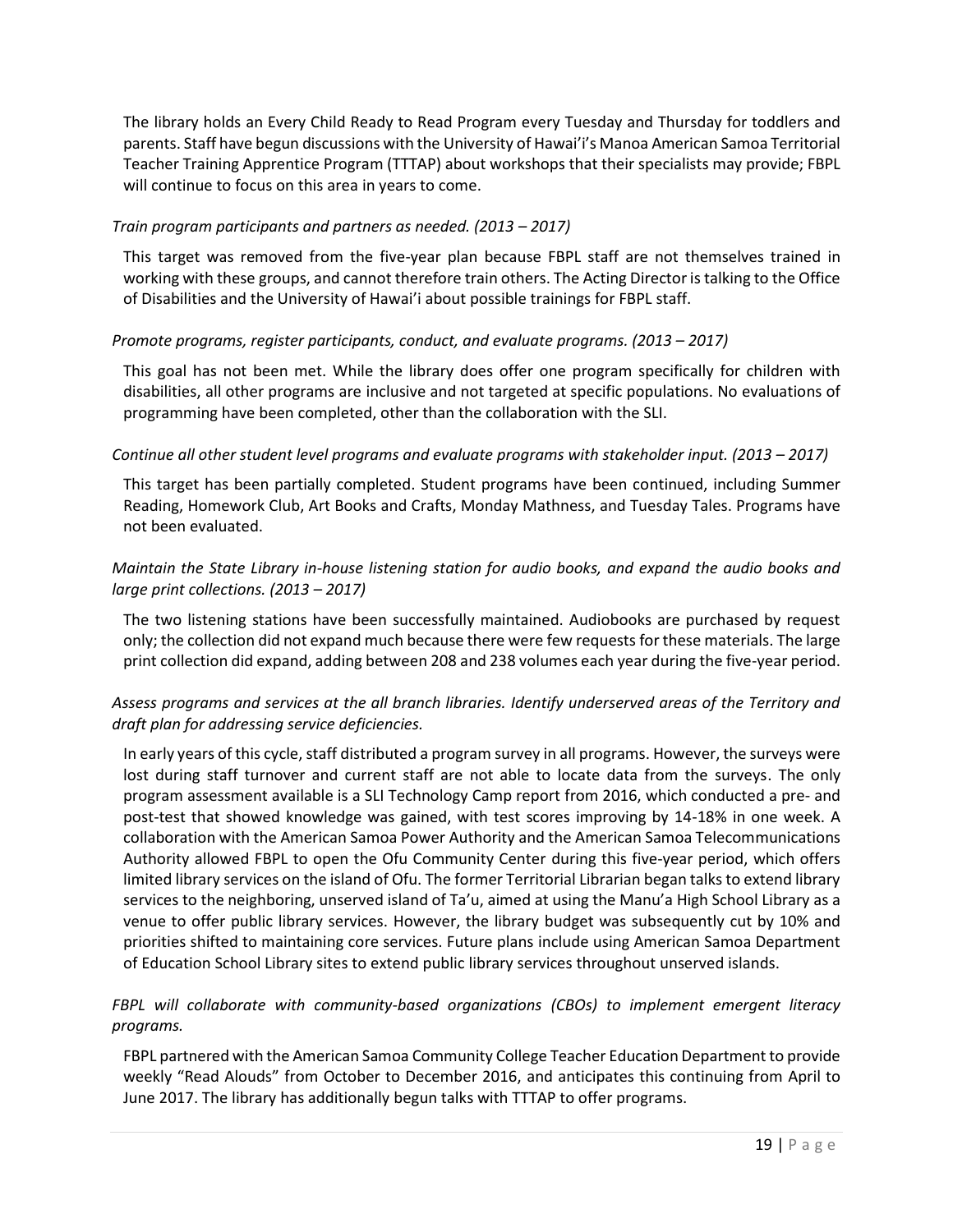*FBPL staff will collaborate with CBOs to pilot marketing ideas and strategies to better promote emergent literacy services and special events that the FBPL offers.* 

The library was unable to complete this goal due to budget cuts.

### **Output targets**

*Develop and sustain one new literacy program targeting individuals or families of diverse background or need by September 2014; a total of two new island-wide literacy programs targeting individuals or families of diverse background or need, including those under the age of five (5) years, will be developed and sustained by FBPL.*

New literacy programs have not been developed since the ATL took over, as he was unsure of how long he would be in the role and wanted to leave things as he inherited them. The library did begin offering a special session of the "On Your Mark, Get Set, Read!" program for children with disabilities, though the program itself already existed.

*Expanded audio book and large print collections by 2013 and increasing with each successive year.* 

The large print collection successfully expanded each year of the five-year period by over 200 volumes. The audio book collection did not expand significantly, as audio books are purchased by request.

*A developed plan to address service deficiencies in underserved areas of the Territory by 2015.* 

While the library introduced several initiatives to provide services in underserved areas, no plan was developed.

#### **Outcome targets**

*Increase library usage by families of diverse background or need by 5% by 2014; 10% by 2017.* 

There is no way for the library to acquire or track the data necessary to measure this target.

*Increase patron usage of children under the age of five (5) years by 10% by 2014; by 25% by 2017.* 

Usage of the library by children under five is difficult to measure, as these children do not have library cards. A proxy measure of circulation of board books was used to evaluate these outcomes. While circulation of such books remained relatively steady for much of the five-year period, it did not increase by 10% and 25% by 2014 and 2016. Data for 2017, as mentioned in the original outcome, is not available at this time.

*35% of patrons surveyed in May 2015 and 50% surveyed in May 2017 will rate the satisfaction level with their FBPL experience as good or excellent.* 

Due to the departure of the previous Territorial Librarian and arrival of the ATL, the May 2015 survey did not occur.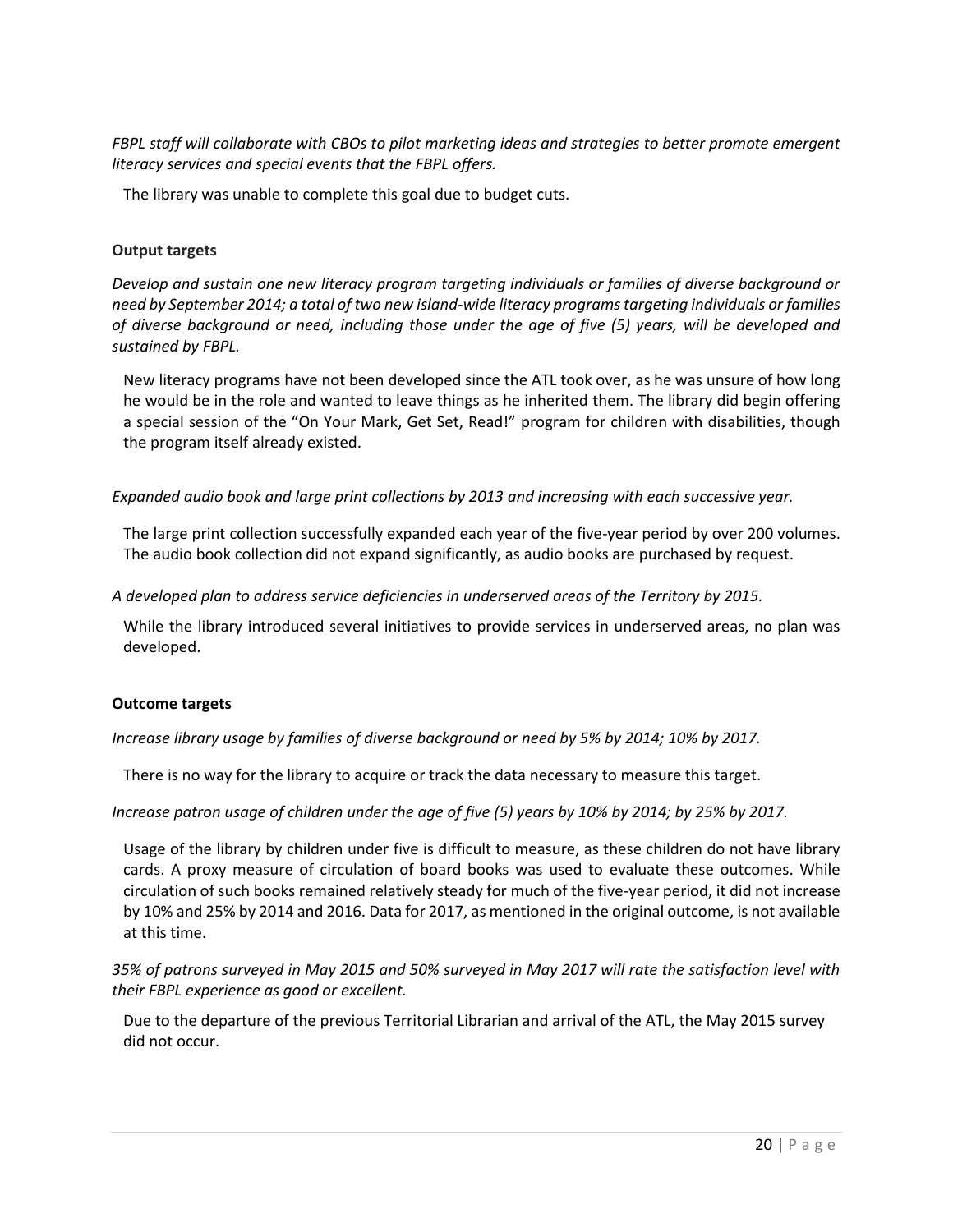# Goal #5: Professionally qualified library staff will be hired to enhance and expand library services and provide in-house staff training. FBPL and branch staff will participate in selected online learning opportunities.

This goal is related to LSTA Purpose #6: To enhance the skills of the current library workforce and to recruit future professionals to the field of library and information services.

| Programs                                                                                                                                                                                                                                          | Incomplete/unable<br>to assess | Somewhat complete | Complete |
|---------------------------------------------------------------------------------------------------------------------------------------------------------------------------------------------------------------------------------------------------|--------------------------------|-------------------|----------|
| Develop and implement a training program for<br>all newly-hired library staff. (2013-2014)                                                                                                                                                        |                                |                   | x        |
| Explore and select appropriate online training<br>programs offered by the Society of American<br>Archivists (SAA) and other appropriate<br>professional organizations for the staff of the<br>Polynesian Photo Archives. (2013-2014)              |                                |                   | х        |
| Professional staff will deliver training to<br>paraprofessional staff in customer service and<br>research skills. (2014-2017)                                                                                                                     |                                | X                 |          |
| Conduct staff workshops on the use of e-books.<br>$(2014 - 2017)$                                                                                                                                                                                 |                                |                   | X        |
| Management team will review and revise<br>existing training opportunities by 2014 in order<br>to provide staff with relevant and up-to-date<br>best practices.                                                                                    |                                |                   |          |
| <b>Output Targets</b>                                                                                                                                                                                                                             | Incomplete/unable<br>to assess | Somewhat complete | Complete |
| Key public service staff members will complete<br>at least one training on customer service and<br>research skills by 2017.                                                                                                                       |                                | X                 |          |
| All staff will be trained on how to identify,<br>access, and use e-books by 2016.                                                                                                                                                                 |                                |                   | X        |
| New formal annual training opportunities will<br>be developed for library staff to improve<br>services that better the operations and<br>procedures of FBPL (and branches) to the public<br>by 2014.                                              |                                | X                 |          |
| <b>Outcome Targets</b>                                                                                                                                                                                                                            | Incomplete/unable<br>to assess | Somewhat complete | Complete |
| Library services to the community will be<br>improved with the use of new technology                                                                                                                                                              | Χ                              |                   |          |
| Library staff trained in research skills will be<br>able to provide computer literacy training for<br>the community, thereby improving the<br>knowledge and confidence of the patrons in<br>using the internet and computers at their<br>library. | Χ                              |                   |          |
| Library patrons will experience a more efficient<br>level of assistance from FBPL staff, increasing<br>customer satisfaction.                                                                                                                     | Χ                              |                   |          |
| Library patrons will experience a more efficient<br>and effective knowledge base from their library<br>service.                                                                                                                                   | Χ                              |                   |          |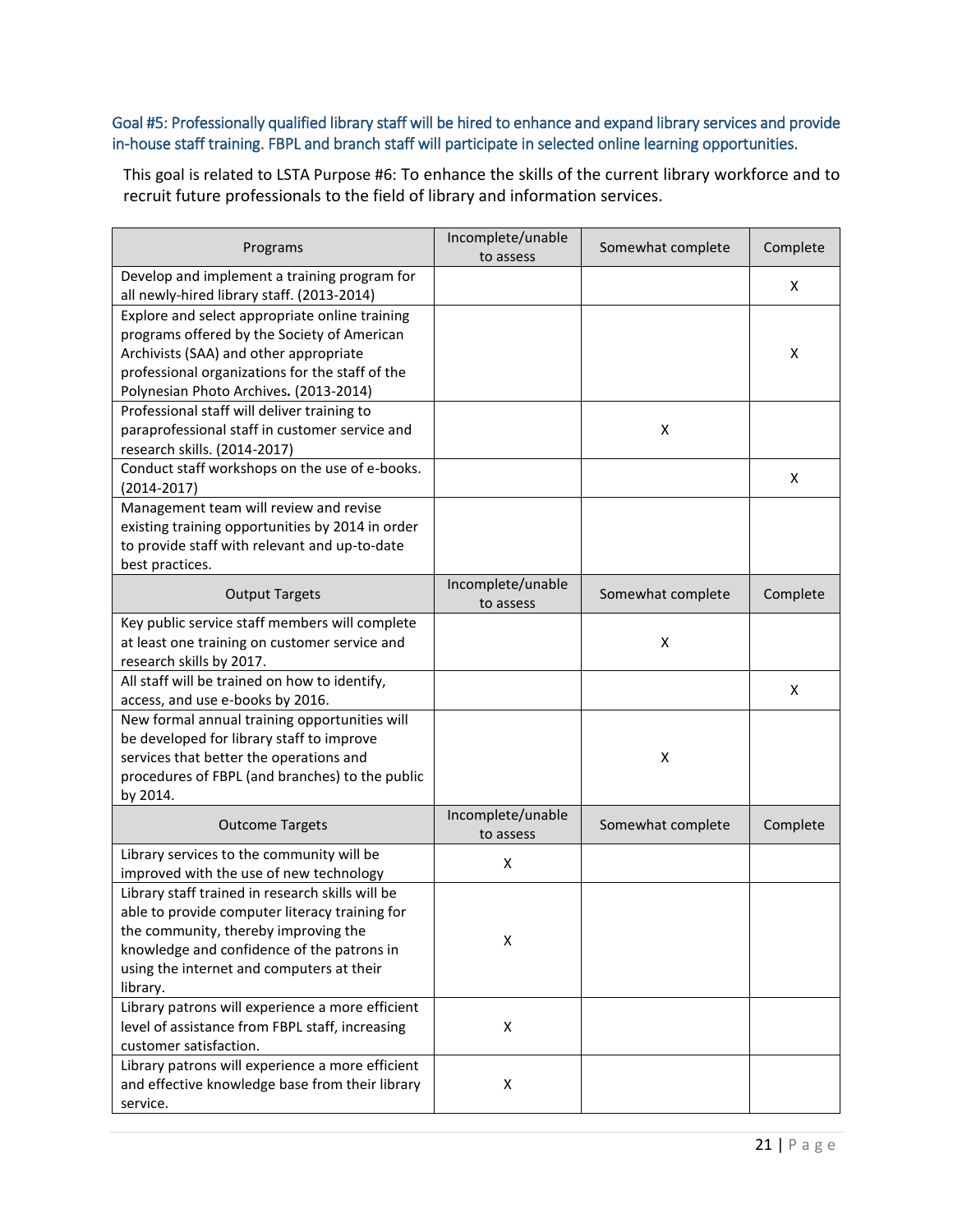| FBPL staff will consistently demonstrate the  |  |  |
|-----------------------------------------------|--|--|
| knowledge and skills obtained from trainings, |  |  |
| workshops, and conferences and apply these    |  |  |
| skills to improve public services.            |  |  |

#### **Programs**

*Develop and implement a training program for all newly-hired library staff. (2013-2014)* 

The new Director has created a procedure for training new staff, though only two new staff members have been hired since he came on board.

*Explore and select appropriate online training programs offered by the Society of American Archivists (SAA) and other appropriate professional organizations for the staff of the Polynesian Photo Archives. (2013- 2014)* 

The target was completed, and the staff member was sent to Denver for training.

*Professional staff will deliver training to paraprofessional staff in customer service and research skills. (2014-2017)* 

While this is not a formal training, customer service is emphasized at each staff meeting. All staff members are currently reading a book on customer service together, one chapter between each meeting. Staff then reflect on the chapter at the next meeting. Research services are not included.

#### *Conduct staff workshops on the use of e-books. (2014-2017)*

Staff were trained on working with e-books in three ways: through an online ALA program, by an onsite presentation by the library's systems administrator, and by a Follet representative who flew in to American Samoa to do a training for staff (2015).

*Management team will review and revise existing training opportunities by 2014 in order to provide staff with relevant and up-to-date best practices.* 

Management has reviewed and revised existing training opportunities, but has not created a concrete set of best practices. This program was written by the previous Territorial Librarian, and current management is not sure that a formal set of best practices is required.

#### **Output targets**

*Key public service staff members will complete at least one training on customer service and research skills by 2017.* 

All staff have completed a customer service training, but staff have not completed training on research skills in this five-year cycle.

*All staff will be trained on how to identify, access, and use e-books by 2016.* 

This output was completed. See programs above.

*New formal annual training opportunities will be developed for library staff to improve services that better the operations and procedures of FBPL (and branches) to the public by 2014.* 

The Library Education for the Affiliated Pacific (LEAP) program is now available to staff at the library.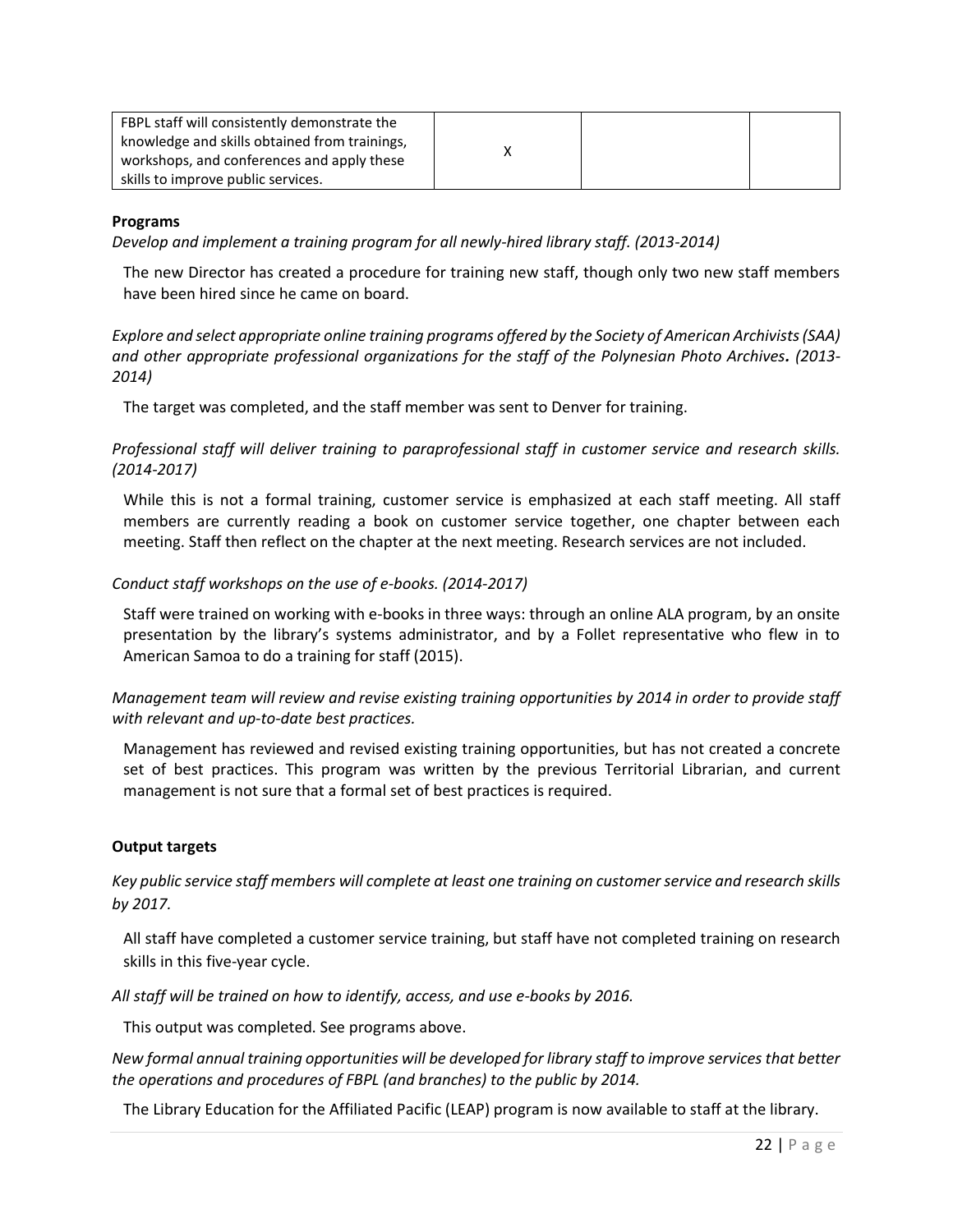#### **Outcome targets**

*Library services to the community will be improved with the use of new technology; Library staff trained in research skills will be able to provide computer literacy training for the community, thereby improving the knowledge and confidence of the patrons in using the internet and computers at their library; Library*  patrons will experience a more efficient level of assistance from FBPL staff, increasing customer *satisfaction; Library patrons will experience a more efficient and effective knowledge base from their library service; FBPL staff will consistently demonstrate the knowledge and skills obtained from trainings, workshops, and conferences and apply these skills to improve public services.* 

No data was collected that could formally evaluate these target outcomes.

### Goal #6: The FBPL will provide e-books as part of expanded collection services.

This goal is related to LSTA Purpose #3 Facilitate access to resources in all types of libraries for the purpose of cultivating an educated and informed citizenry.

| Programs                                                                                                                                                                    | Incomplete/unable<br>to assess | Somewhat complete | Complete |
|-----------------------------------------------------------------------------------------------------------------------------------------------------------------------------|--------------------------------|-------------------|----------|
| Investigate, compare, and evaluate various e-<br>book platforms, devices, and vendors. (2013-<br>2014)                                                                      |                                |                   | X        |
| Identify appropriate budget sources and<br>alternatives to support a program for e-book<br>collection services. (2014-2015)                                                 |                                |                   | X        |
| Provide access to e-books for FBPL and branch<br>library card holders. (2015-2017)                                                                                          |                                |                   | X        |
| Training for patrons in the use of e-book access<br>will be offered to promote optimal use of the e-<br>book services. (2015-2017)                                          |                                |                   | X        |
| <b>Output Targets</b>                                                                                                                                                       | Incomplete/unable<br>to assess | Somewhat complete | Complete |
| Existing computer facilities in FBPL and<br>branches will expand to include wireless<br>connectivity, and enable patrons to access e-<br>books on personal devices by 2015. |                                |                   | X        |
| Public access computers at the FBPL and<br>branches will be used to access e-books by<br>2015.                                                                              |                                |                   | X        |
| All library staff will be trained in the use of e-<br>book devices by 2015.                                                                                                 |                                |                   | X        |
| Wireless devices, including iPads, computer<br>tablets and smartphones, will be able to access<br>e-books within FBPL by 2016.                                              |                                |                   | X        |
| <b>Outcome Targets</b>                                                                                                                                                      | Incomplete/unable<br>to assess | Somewhat complete | Complete |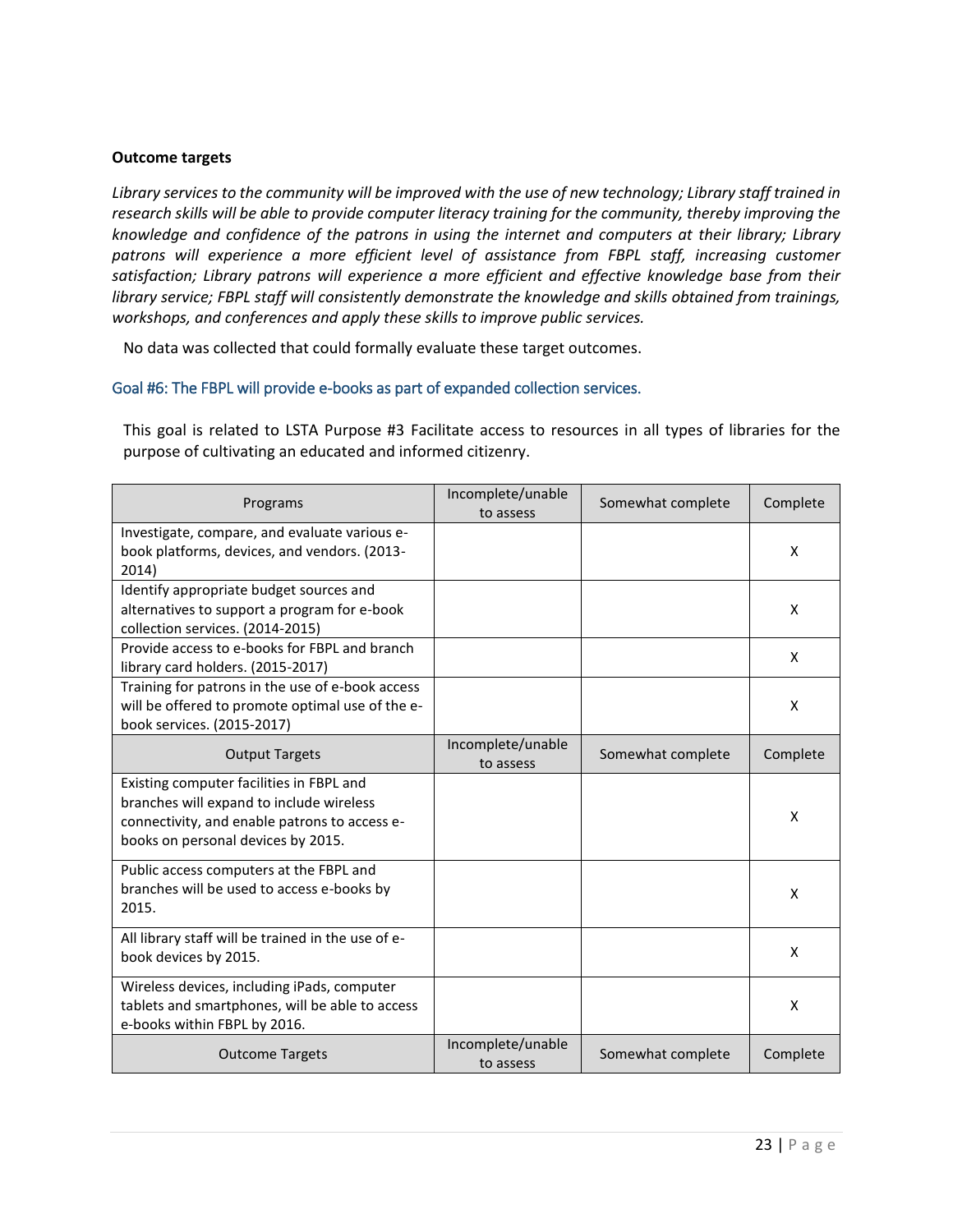| Increase usage of library services and materials,<br>including e-books, by 10% by 2014.                                                                                                                                   | X |   |   |
|---------------------------------------------------------------------------------------------------------------------------------------------------------------------------------------------------------------------------|---|---|---|
| Increase usage of library services and materials,<br>including e-books, by 20% by 2015.                                                                                                                                   | X |   |   |
| Increase usage of library services and materials,<br>including e-books, by 30% by 2017.                                                                                                                                   | X |   |   |
| All registered borrowers in American Samoa will<br>have access to e-books; more selection and<br>awareness of the collections will be available<br>online. Patrons will have access to an expanded<br>library collection. |   | X |   |
| Patrons will utilize e-book readers and related<br>technology for accessing e-books.                                                                                                                                      |   |   | x |
| Library patrons will be able to access<br>bibliographic records for e-books through the<br>ASLC union catalog.                                                                                                            |   |   | x |
| Library patrons will be able to locate, reserve<br>and download e-books online.                                                                                                                                           |   |   | х |

### **Programs**

*Investigate, compare, and evaluate various e-book platforms, devices, and vendors. (2013-2014)* 

This program was successfully completed, though change in library leadership caused it to be delayed. Staff compared Overdrive, Follet, EBSCO, and Recorded Books. Ultimately, Follet was chosen because FBPL already has the platform for their OPAC and did not have to implement a second platform.

*Identify appropriate budget sources and alternatives to support a program for e-book collection services. (2014-2015)* 

FBPL acquired an IMLS grant to support e-book collection services in 2014.

*Provide access to e-books for FBPL and branch library cardholders. (2015-2017)* 

All library cardholders at both FBPL and other branches have access to online e-books as of 2014.

*Training for patrons in the use of e-book access will be offered to promote optimal use of the e-book services. (2015-2017)* 

Training for e-book devices is done at point of need. In addition, the library has scheduled a second launch of e-books to the public for April, because the collection has not received as much use as hoped. As part of this effort, they will be offering a 30-45 minute training in how to download and use e-books.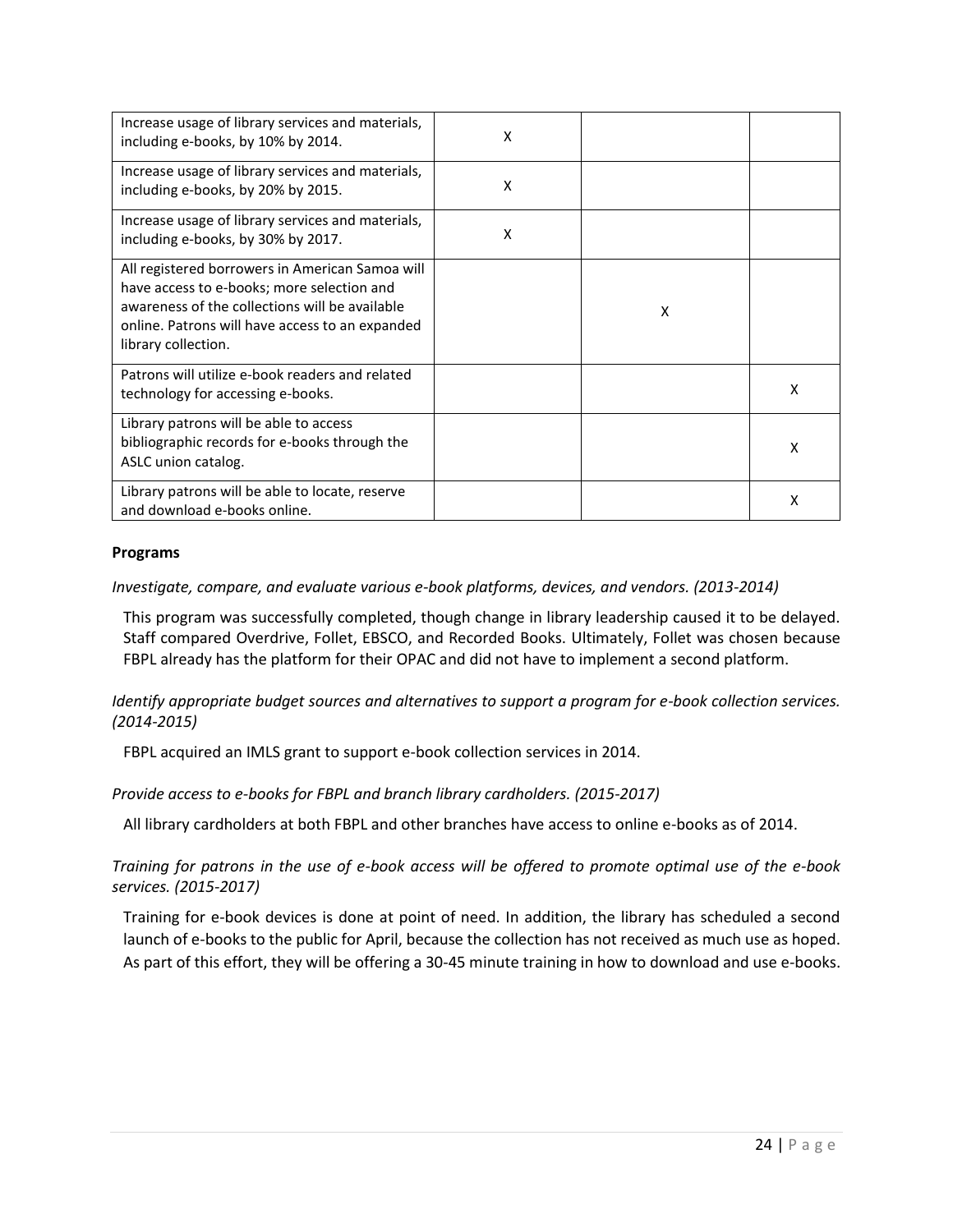#### **Output targets**

*Existing computer facilities in FBPL and branches will expand to include wireless connectivity, and enable patrons to access e-books on personal devices by 2015.* 

Wireless was acquired in 2013 and e-books in 2014.

*Public access computers at the FBPL and branches will be used to access e-books by 2015.* 

This goal was successfully completed.

*All library staff will be trained in the use of e-book devices by 2015.* 

Staff were trained on working with e-books in three ways: through an online ALA program, by an onsite presentation by the library's systems administrator, and by a Follet representative who flew in to American Samoa to do a training for staff (2015).

*Wireless devices, including iPads, computer tablets and smartphones, will be able to access e-books within FBPL by 2016.* 

This output was completed in 2014.

#### **Outcome targets**

*Increase usage of library services and materials, including e-books, by 10% by 2014; increase usage of library services and materials, including e-books, by 20% by 2015; increase usage of library services and materials, including e-books, by 30% by 2017.* 

Combined, the above three outcome targets equal a target of a 10% increase in usage each year for a three-year period. Statistics for six different measurements can be found in appendix C. While changes in usage were erratic, about half the indicators increase and half decreased each year. Increases and decreases in certain areas were not necessarily consistent over time. While the number of cardholders, computer users, and attendees at Homework Club increased steadily, the library saw declines in areas such as circulation and reference transactions. This is a national trend.

*All registered borrowers in American Samoa will have access to e-books; more selection and awareness of the collections will be available online. Patrons will have access to an expanded library collection.* 

While patrons do all have access to an expanded collection via e-books, it is unknown whether they achieved the outcome target of increased awareness of the collections. No data was collected that would enable measurement of this outcome.

*Patrons will utilize e-book readers and related technology for accessing e-books.* 

This target has been achieved.

*Library patrons will be able to access bibliographic records for e-books through the ASLC union catalog.* 

Currently, only the main library has bibliographic records for e-books. ASLC experienced technical issues with the platform in attempting to implement this goal, and is still working on completion.

*Library patrons will be able to locate, reserve and download e-books online.* 

This target has been achieved.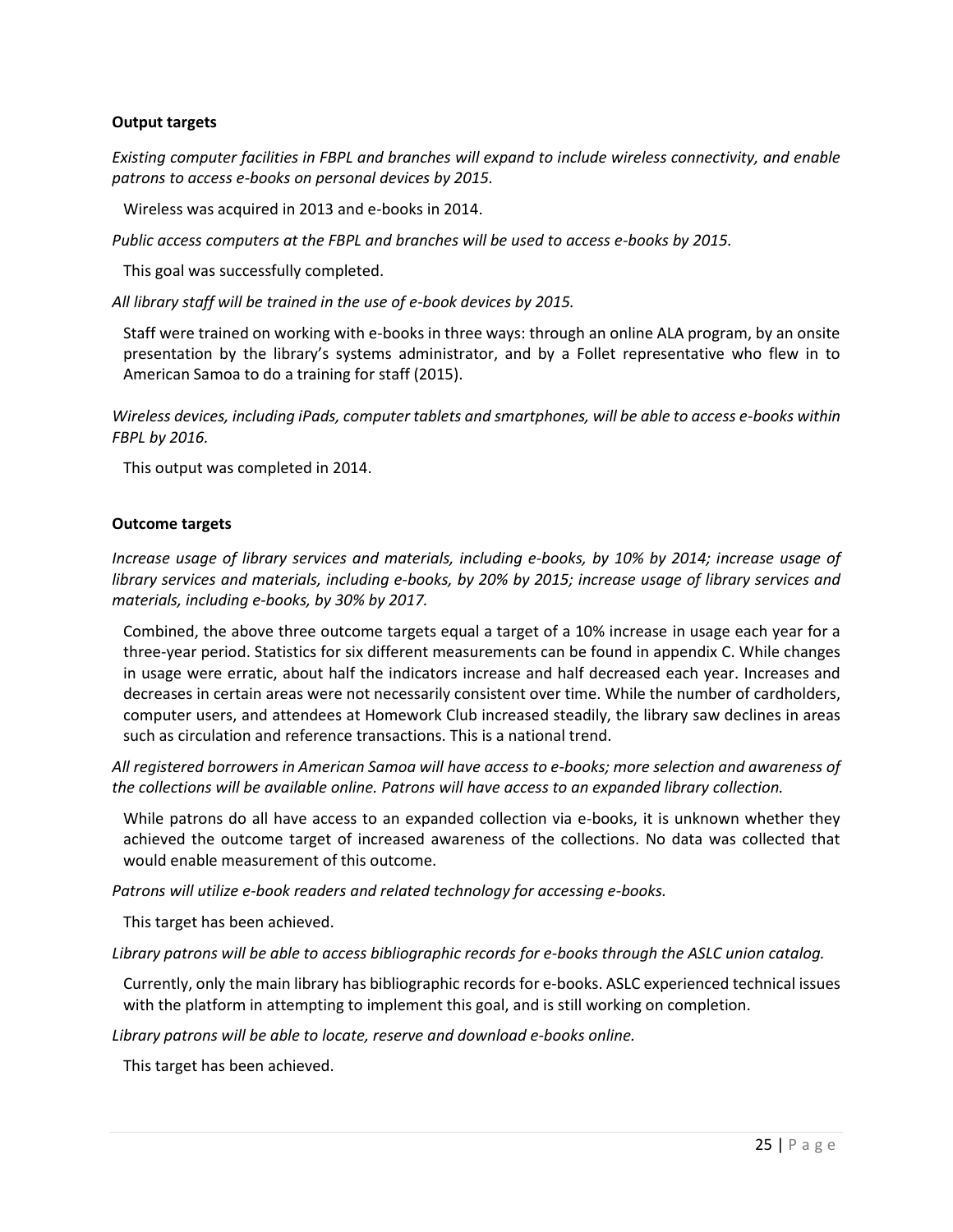# <span id="page-27-0"></span>A-2. To what extent did your five-year plan activities achieve results that address national priorities associated with the Measuring Success focal areas and their corresponding intents?

**Lifelong learning:** Goal 2 achieved results related to increasing general knowledge and skills by offering computer and Internet safety training classes to the public. Goal 4 included the implementation of emergent literacy programs in collaboration with CBOs. Goals this cycle did not relate to formal education of patrons.

**Information Access:** Goals 1, 2, 5, and 6 achieved results related to increasing ability to discover, obtain, and use information resources. Goal 1 continued to make progress towards work needed to allow the PPA to be discoverable online, including cataloging and scanning analog material in the PPA. Goal 2 trained patrons on information retrieval via the OPAC. Goals 5 and 6 include teaching patrons and staff how to identify, access, and use e-books.

**Institutional Capacity:** Goal 5 focused on staff continuing education, worked toward improving the library's workforce and operations. FBPL also improved the library's technology infrastructure via goal 6. Goal 6 saw wireless Internet made available at the library.

**Economic and employment development, Human services, & Civic engagement:** Funds were not spent in direct relation to these national priorities.

<span id="page-27-1"></span>A-3. Did any of the following groups represent a substantial focus for your Five-year plan activities?

- **Library workforce (current and future)**
- **Ethnic or minority populations**
- $\checkmark$  School-aged youth (age 6-17)

 $\overline{\phantom{a}}$ 

FBPL is a small library and the sole public library system -- as well as the SLAA -- of American Samoa. The majority of LSTA funds are spent on literacy services, technology services, staff, and staff development staff. The library spends more than 10% of LSTA funds on the library workforce: two part time staff people and all staff continuing education are paid for with LSTA funds. Virtually all residents of American Samoa are part of ethnic/minority populations, according to definitions of such groups by the IMLS.<sup>10</sup> According to the CIA World Factbook, 93% of the population is ethnically Pacific Islander and less than 1.5% are Caucasian. Ethnic minorities therefore represent a substantial focus of the five-year plan and use of funds. The majority of the library's use is by students and school-aged children, and almost all programming is targeted at school-aged children. The library does not have a way to identify the percentage of its LSTA budget that directly goes to serving this population, but believes it to be more than 10%.

<sup>10</sup> Email correspondence from IMLS staff to Sandra Stanley of the Guam Public Library System (GPLS) on February 12, 2017 indicated that the Pacific island populations would fall into the categories of ethnic and minority populations.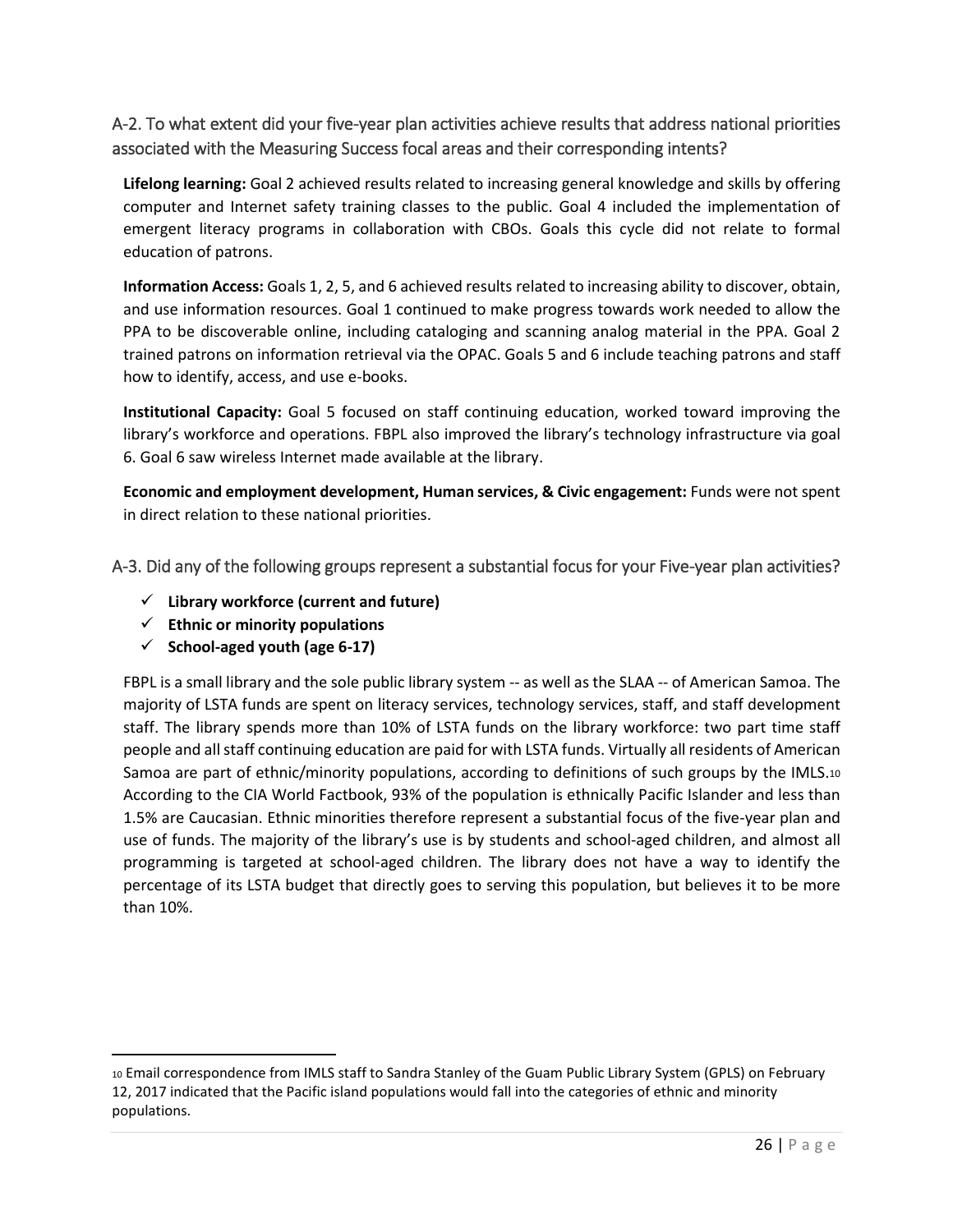# <span id="page-28-0"></span>Process questions

# <span id="page-28-1"></span>B-1. How have you used data from the old and new State Program Report and elsewhere to guide activities included in the five-year plan?

FBPL has not used data from the old or new SPR to guide activities included in the five-year plan, but does plan to use the SPRs as a tool to assist in authoring the next five-year plan in the coming months.

### <span id="page-28-2"></span>B-2. Specify any changes you made to the five-year plan, and why this occurred

<span id="page-28-3"></span>Staff did not make formal changes to the plan, though one program – goal 4 program #3 – was set aside for the duration of the plan. Details can be found in the body of the report.

# B-3. How and with whom have you shared data from the old and new SPR and from other evaluation resources?

FBPL has shared data from the old and new SPR with grant writers working in tandem with library staff to author grants, and with the Library Board. The previous Territorial Librarian may have shared the annual SPR with other groups as well during the first half of the five-year cycle; which groups is unknown.

# <span id="page-28-4"></span>Methodology

# <span id="page-28-5"></span>C-1. Identify how you implemented an independent evaluation using the criteria described in "Selection of Evaluators."

The ATL began the process by contacting the previous Territorial Librarian for a recommendation based on previous evaluators. However, the last evaluator used by American Samoa, PREL, no longer offers this service. The ATL requested a list of evaluators from the IMLS and contacted several, including Chapman. Upon hearing from staff at the Guam Public Library that they had selected Chapman to complete their evaluation, FBPL decided to use the same evaluator, as the Pacific islands have tended to all use the same evaluator in the past.

# <span id="page-28-6"></span>C-2. Describe the types of statistical and qualitative methods (including administrative records) used in conducting the Five-Year Evaluation. Assess their validity and reliability.

The evaluation process for FBPL relied on interviews with the ATL, existing administrative documents, and existing data that had been collected over the course of the five-year period. Existing data included financial records, ESBSO usage statistics, district library statistics report, statistics on programs offered and program attendance, cardholders, reference questions, materials held, computer and wifi use, data on library advertising, continuing education data, and an SLI Technology Camp report. Other administrative records reviewed included the staff training reflections, metadata crowdsourcing form, PPA user feedback form, general library feedback form, data on staff, a program survey, and the staff training feedback form.

The evaluator conducted initial conversations with the ATL, and together they identified documents that would be required for evaluation and analysis. The ATL worked to locate and delivery these documents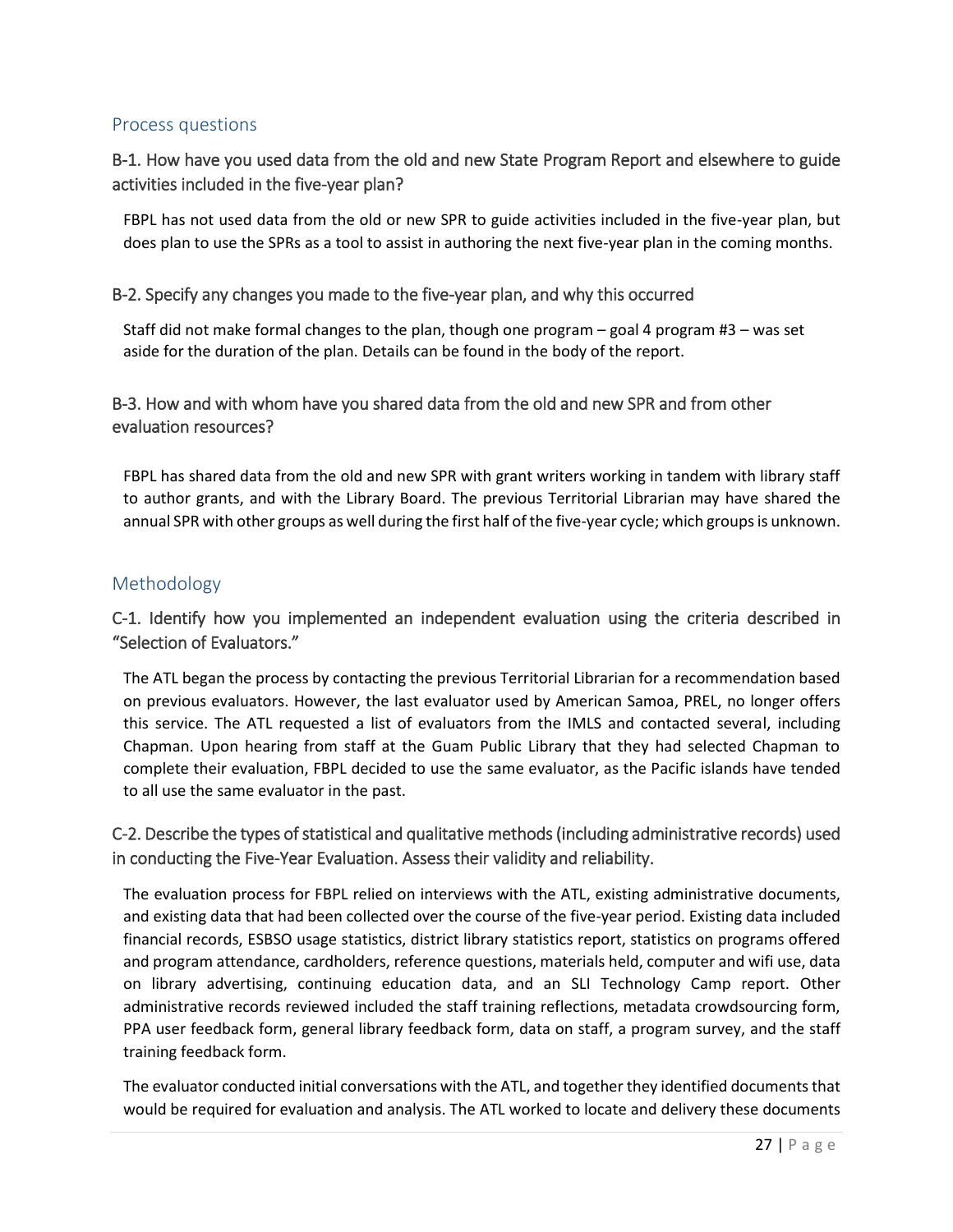via a Google Drive shared folder. The evaluator compiled information from documents, analyzed data, and conducted a series of Skype interviews with the ATL to determine the extent to which program targets, target outputs, and target outcomes had been met.

<span id="page-29-0"></span>C-3. Describe the stakeholders involved in the various stages of the evaluation and how you engaged them.

One stakeholder from FBPL worked directly with the evaluator: the ATL. The evaluator met with the stakeholder via Skype in a series of meetings from November through March. After the meetings, the evaluator produced a list of information, data, and documents that would assist in the evaluation process. The ATL delivered data and documents via a shared Google drive folder and involved otherstaff members at the library as needed to find data and information necessary for the evaluation process. However, the evaluator did not have direct contact with staff other staff. Stakeholders beyond library staff were not involved in the evaluation process.

<span id="page-29-1"></span>C-4. Discuss how you will share the key findings and recommendations with others.

The ATL will share the report with stakeholders on American Samoa, including the Library Board and library staff, who will better understand improvements the library needs to focus on after reading the report. If needed, FBPL will share the report with granting agencies and others who will benefit from viewing it. FBPL will also use the final approved evaluation report to help guide the creation of the next five-year plan.

# <span id="page-29-2"></span>III. Lessons learned and recommendations

# Using clear language

There are certain targets and programs in the current five-year plan that are so vague that the ATL – who was not present for the authoring of the plan – was unsure how to interpret their intent during this evaluation process. For example, goal 5 outcome 4 states that "library patrons will experience a more efficient and effective knowledge base from their library service." It is unclear what "experiencing a knowledge base" means, or how it was intended to be measured. Goal 2 program 3 states that the library will "schedule computer classes, staff time, and revise class materials as needed." During the evaluation process staff had no idea what had been meant by "schedule staff time" in this context. When writing the next five-year plan, be sure to provide enough detail and clarity so that staff who were not part of the original drafting of the plan can interpret its meaning.

# Setting appropriate output and outcome targets

In the 2013-2017 five-year plan, some of the target outputs and outcomes are not actually outputs and outcomes. Out of 19 outputs, 8 (42%) are not true outputs. Out of 22 outcomes, 6 (27%) are not true outcomes. An output tells the measurable story of what an organization does or produces – these are countable targets such as the number of patrons served or programs taught. Outputs are direct products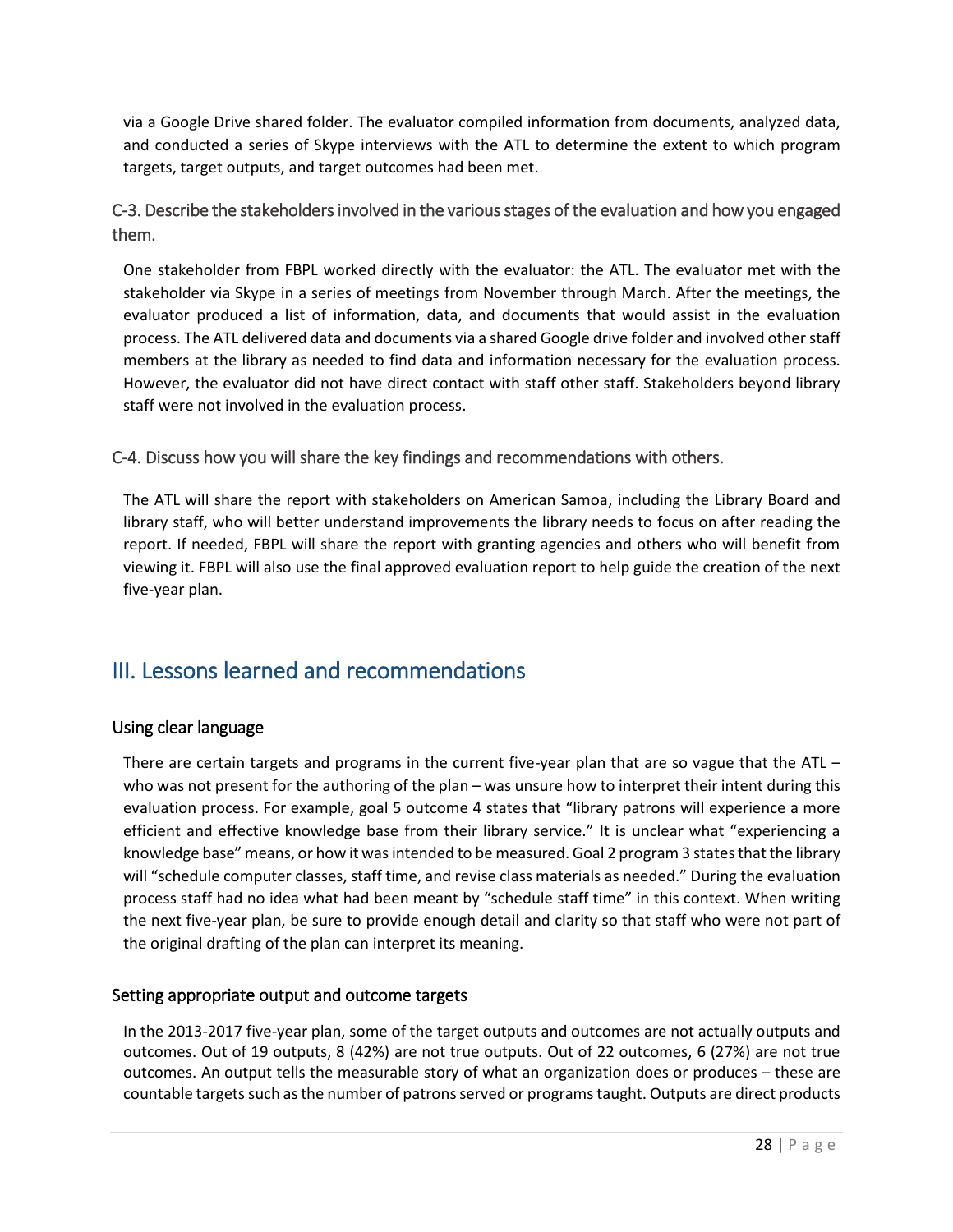of program activities, usually measured in terms of work accomplished.<sup>11</sup> An outcome measures benefit or change – change in attitudes, behavior, knowledge, skills, or an improved condition or state – for individuals or populations during or after participation in library programming or using library services. Outcome data is used as proof of effectiveness or impact.

Output targets that are not countable targets include goal #1 (the first two), goal #2 (the first two), goal #4 (all), and goal #5 (first and third). Where output targets do not truly measure outputs, many could instead be listed as programs. An example of an output target that could have been written as a program due to a missing measurable component is goal #4, "Develop a plan to address service deficiencies in underserved areas of the Territory by 2015." This is a binary achievement, yes or no; a program that the library hopes to implement. An output of the implementation of such a program might be a measurable target such as "complete three of 10 steps in the plan to reach underserved areas by 2016." In the next five-year plan, be sure that each output is an output and not a target that would be better placed as a program.

Some outcomes in the 2013-2017 five-year plan are not truly outcomes. For example, goal #6 outcome #7, "Library patrons will be able to locate, reserve and download e-books online" does not measure a change in skill level, knowledge, attitude, behavior, etc. This should be rewritten as a program. Several outcomes in goal #6, "Increase usage of library services and materials, including e-books, by 10% by 2014…" are actually outputs instead of outcomes. Be careful that outcomes always measure a change, such as goal #5 outcome #2: "Library staff trained in research skills will be able to provide computer literacy training for the community, *thereby improving the knowledge and confidence of the patrons* in using the internet and computers at their library." This goal requires that the library measure a change in knowledge and confidence on the part of patrons in order to evaluate program success.

It is particularly difficult to gather the data necessary to evaluate outcomes, and doing so typically requires at least two points of data collection: before and after. Baseline data must be collected prior to the experience being measured, and data must again be collected after the experience being measured. For many of the outcomes in the current five-year plan that were correctly written, there was no pre and post data available and the outcome therefore could not be evaluated. In planning for the next fiveyear period, be sure to consider what data will need to be collected in order to evaluate outcomes, and whether this data can realistically be obtained.

# Planning data collection

 $\overline{\phantom{a}}$ 

At the beginning of the five-year period, consider mapping out all the evaluation that must be undertaken to complete the new plan, and set up data tracking mechanisms from day one. Much of the data needed in 2022 – in particular measurement of outcome baseline data – cannot be acquired retrospectively. Consider revising data collection workflows to make sure all data desired for decisionmaking by management is being collected consistently over time. The library should begin tracking all staff's CE participation, including webinars, as these are a valuable piece of the CE landscape currently missing from FBPL's evaluation capabilities. ESBCO and e-book usage logs represent data that is captured but to which the library does not have direct access. During this evaluation effort, vendors did not respond to requests for this data in a timely fashion, and several targets were unable to be evaluated due to the missing data. It may be helpful to set up an ongoing arrangement with vendors requesting

<sup>11</sup> <http://publiclibrariesonline.org/2014/12/inputs-outputs-and-outcomes-oh-my/>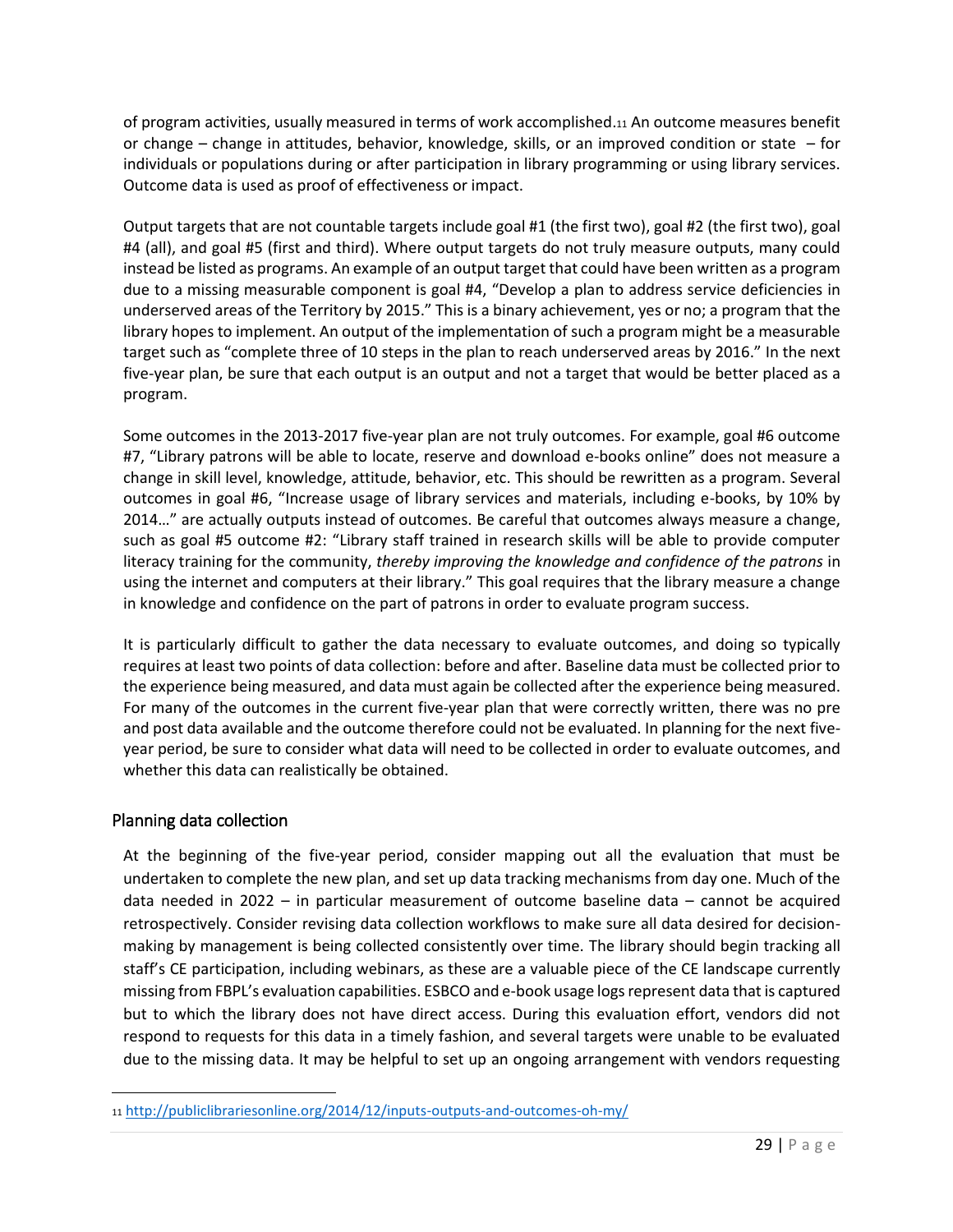that they provide monthly, quarterly, or annual usage statistics to the library that can be stored locally. In this way, the library would not have to request the data each time it was needed for decision-making.

### General considerations

The current five-year plan is quite long, including six goals. It is not necessary to retain this many goals in the next plan; four or five are perfectly acceptable, if it meets the needs of the library. Additionally, some goals included many target outcomes; goals 5 and 6 have five and seven outcomes respectively. As outcomes are so challenging to measure, it is not expected that a SLAA have many outcomes per goal. It may be easier moving forward to reduce the overall number of goals and measures so that the library is better able to focus on completing its core targets.

Requesting feedback from patrons is of great value to any organization in understanding how well it is meeting its customers' needs. In this five-year cycle, changes in staffing meant that a patron satisfaction survey was not conducted at all during the five years. While minimal feedback was gathered for some programming, this cannot replace the utility of a larger effort to understand how well the library is meeting the community's needs. Conducting a patron satisfaction survey at least once per five-year cycle, if not twice, would be an excellent source of feedback for the library to use in guiding its services and programs.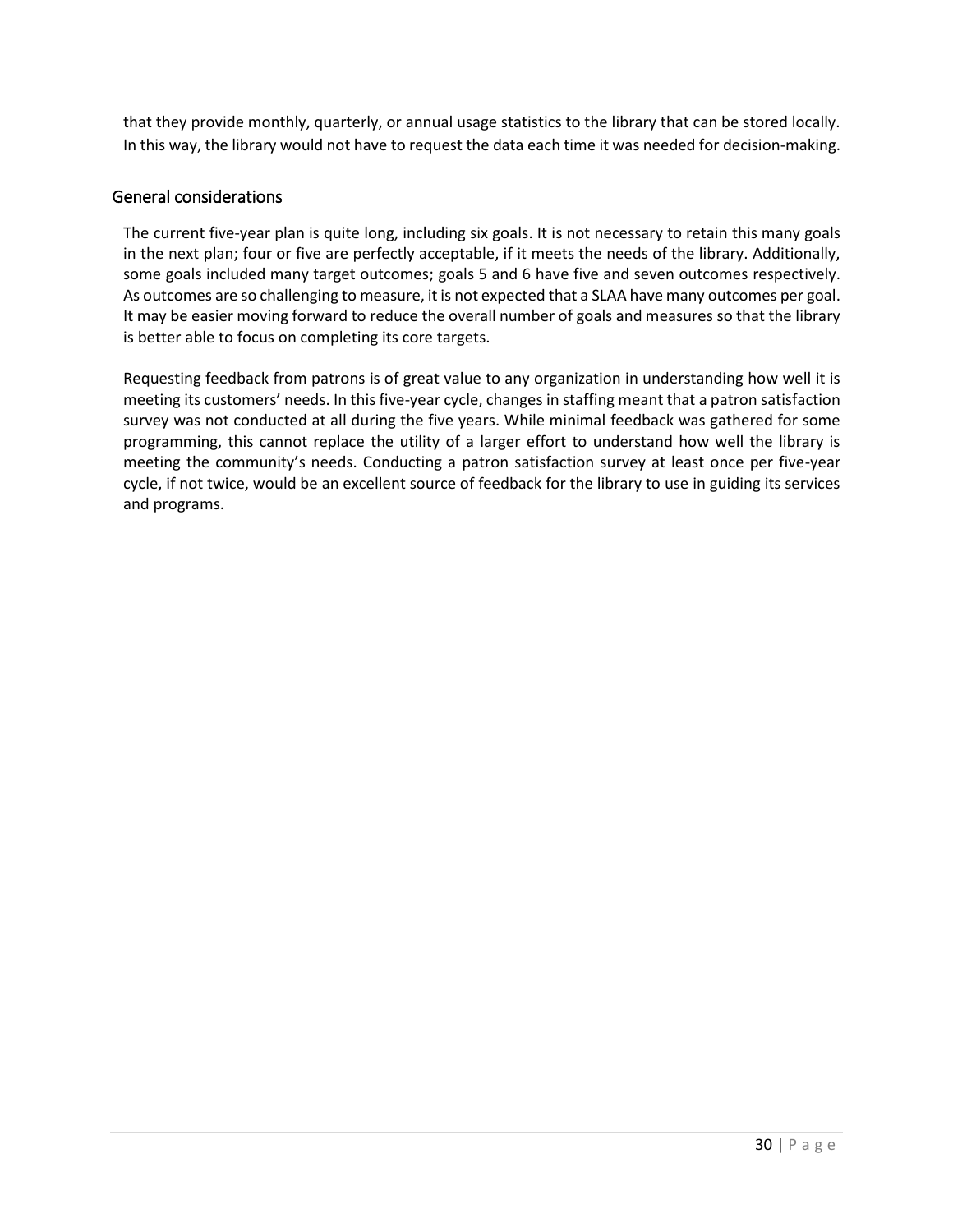# <span id="page-32-0"></span>IV. Appendices

# <span id="page-32-1"></span>Appendix A. LSTA purposes and priorities & Measuring Success Focal Areas

According to the IMLS website,12 the LSTA Purposes and Priorities for Grants to States program are as follows. Note that numbering of Purposes and Priorities has been added by the author for clarity's sake in referencing Purposes and Priorities throughout the body of the report.

### <span id="page-32-2"></span>Overall Purposes of LSTA

- 1. Enhance coordination among federal programs that relate to library and information services;
- 2. Promote continuous improvement in library services in all types of libraries in order to better serve the people of the United States;
- 3. Facilitate access to resources in all types of libraries for the purpose of cultivating an educated and informed citizenry;
- 4. Encourage resource sharing among all types of libraries for the purpose of achieving economical and efficient delivery of library services to the public;
- 5. Promote literacy, education, and lifelong learning and to enhance and expand the services and resources provided by libraries, including those services and resources relating to workforce development, 21st century skills, and digital literacy skills;
- 6. Enhance the skills of the current library workforce and to recruit future professionals to the field of library and information services;
- 7. Ensure the preservation of knowledge and library collections in all formats and to enable libraries to serve their communities during disasters;
- 8. Enhance the role of libraries within the information infrastructure of the United States in order to support research, education, and innovation; and
- 9. Promote library services that provide users with access to information through national, state, local, regional, and international collaborations and networks.

# <span id="page-32-3"></span>LSTA-specified Grants to States Priorities

 $\overline{a}$ 

- 1. Expand services for learning and access to information and educational resources in a variety of formats, in all types of libraries, for individuals of all ages in order to support such individuals' needs for education, lifelong learning, workforce development, and digital literacy skills;
- 2. Establish or enhance electronic and other linkages and improved coordination among and between libraries and entities for the purpose of improving the quality of and access to library and information services;
- 3. Provide training and professional development, including continuing education, to enhance the skills of the current library workforce and leadership, and advance the delivery of library and information services;
- 4. Enhance efforts to recruit future professionals to the field of library and information services;
- 5. develop public and private partnerships with other agencies and community-based organizations;
- 6. Target library services to individuals of diverse geographic, cultural, and socioeconomic backgrounds, and to individuals with limited functional literacy or information skills;
- 7. Target library and information services to persons having difficulty using a library and to underserved urban and rural communities, including children (from birth through age 17) from

<sup>12</sup><https://www.imls.gov/grants/grants-state/purposes-and-priorities-lsta>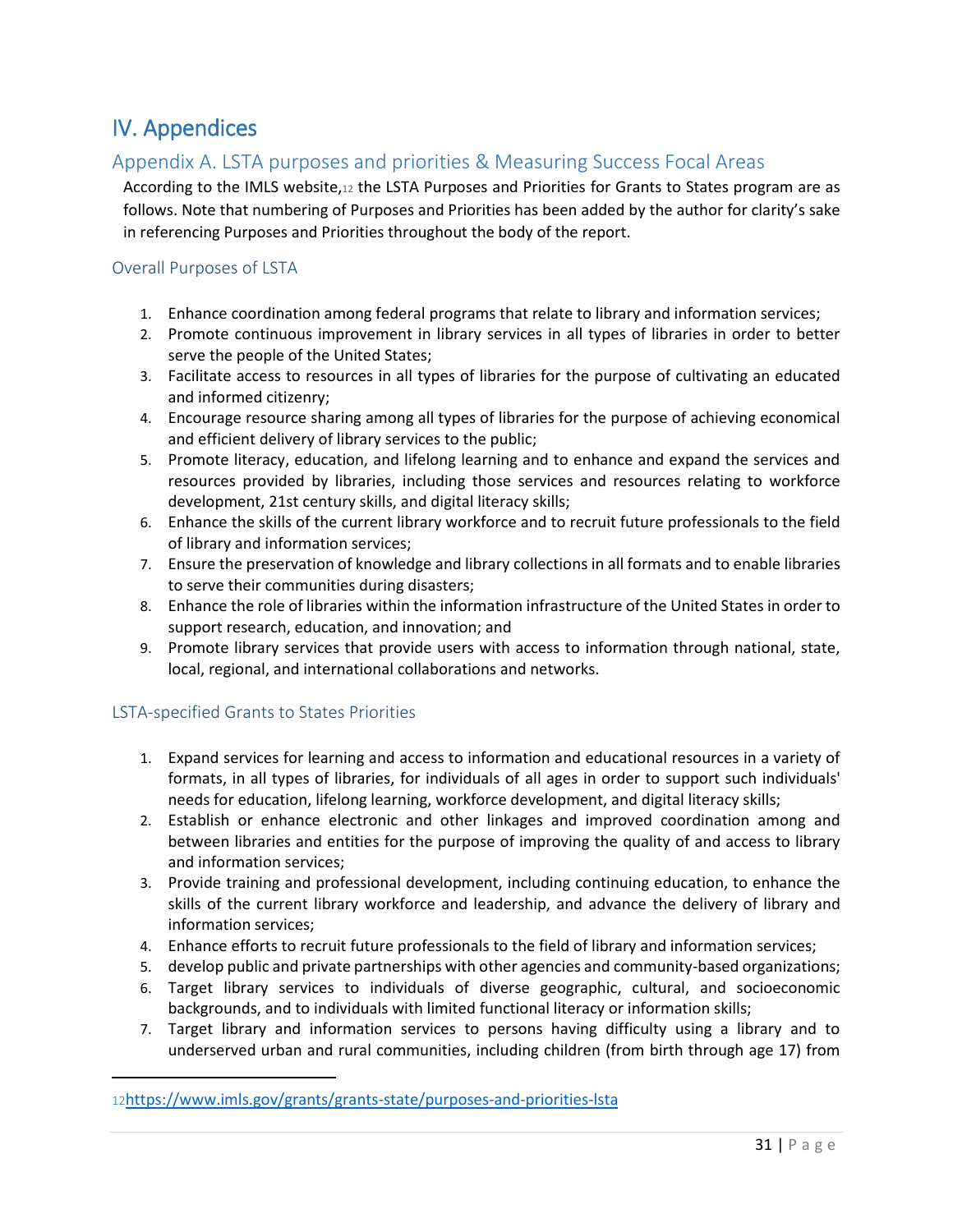families with incomes below the poverty line (as defined by the Office of Management and Budget and revised annually in accordance with section 9902(2) of title 42) applicable to a family of the size involved;

- 8. develop library services that provide all users access to information through local, state, regional, national, and international collaborations and networks; and
- 9. carry out other activities consistent with the purposes set forth in section 9121, as described in the SLAA's plan

### <span id="page-33-0"></span>Measuring Success Focal Areas

- Lifelong learning
	- a. Improve users' formal education
	- b. Improve users' general knowledge and skills
- Information access
	- a. Improve users' ability to discover information resources
	- b. Improve users' ability to obtain and/or use information resources
- Institutional capacity
	- a. Improve the library workforce
	- b. Improve the library's physical and technological infrastructure
	- c. Improve library operations
- Economic & employment development
	- a. Improve users' ability to use resources and apply information for employment support
	- b. Improve users' ability to use and apply business resources
- Human services
	- a. Improve users' ability to apply information that furthers their personal, family, or household finances
	- b. Improve users' ability to apply information that furthers their personal or family health or wellness
	- c. Improve users' ability to apply information that furthers their parenting and family skills
- Civil engagement
	- a. Improve users' ability to participate in their community
	- b. Improve users' ability to participate in community conversations around topics of concern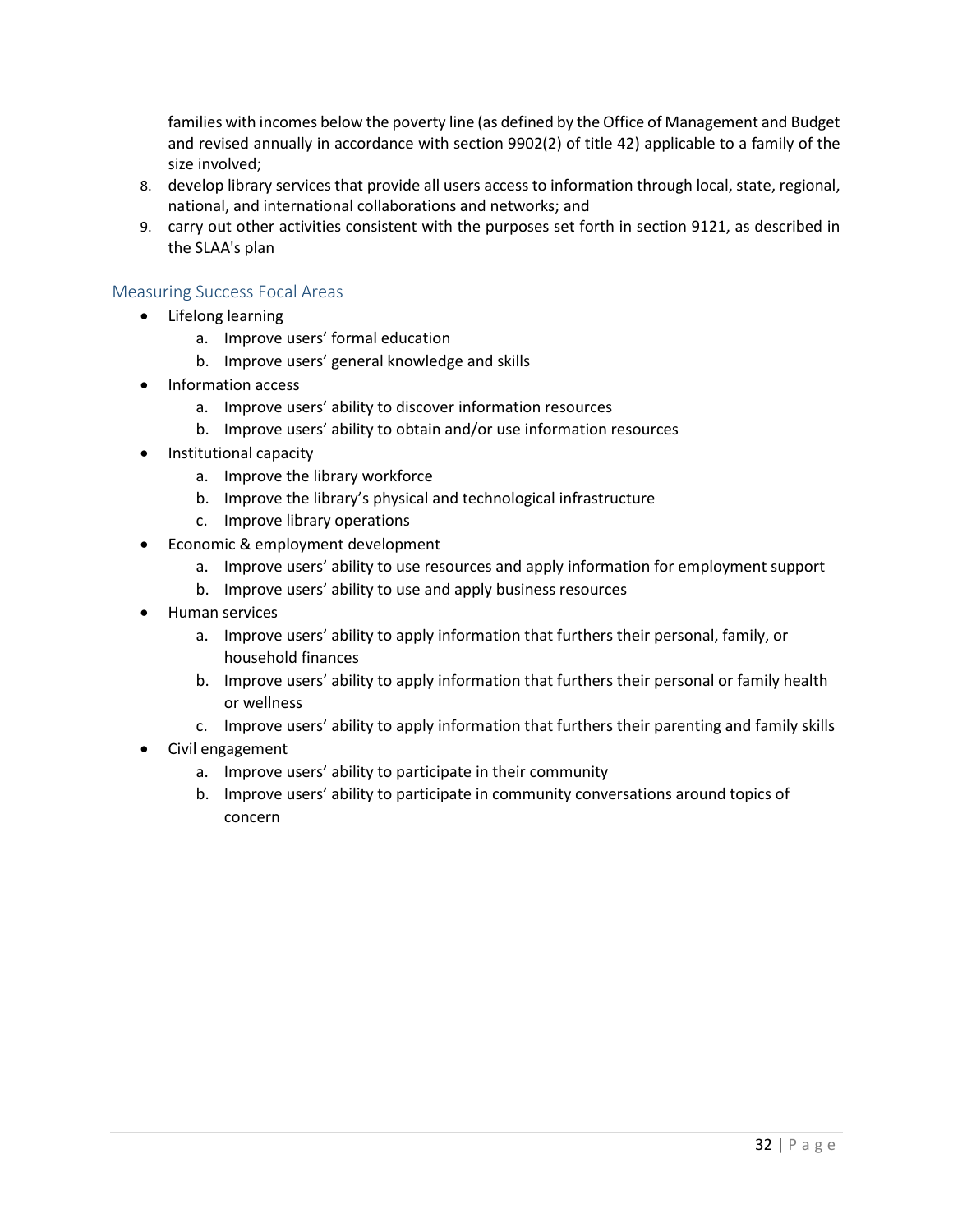# <span id="page-34-0"></span>Appendix B. Abbreviations and acronyms

| <b>ABCs</b> | Art, Books, and Crafts                           |
|-------------|--------------------------------------------------|
| ALA         | American Library Association                     |
| <b>ASLC</b> | American Samoa Library Cooperative               |
| <b>ATL</b>  | <b>Acting Territorial Librarian</b>              |
| CBO         | <b>Community Based Organization</b>              |
| <b>CE</b>   | <b>Continuing Education</b>                      |
| <b>DYWA</b> | Department of Youth and Women's Affairs          |
| <b>ECRR</b> | Every Child Ready to Read                        |
| <b>FBPL</b> | Feleti Barstow Public Library                    |
| <b>GPLS</b> | Guam Public Library System                       |
| <b>IMLS</b> | Institute for Museum and Library Services        |
| <b>ITC</b>  | <b>Information Technology Center</b>             |
| LBPH        | Library for the Blind and Physically Handicapped |
| LEAP        | Library Education for the Affiliated Pacific     |
| <b>LSTA</b> | Library Services and Technology Act              |
|             | NEDCC Northeast Document Conservation Center     |
| OPAC        | <b>Online Public Access Catalog</b>              |
| <b>PPA</b>  | Polynesian Photo Archives                        |
| PREL        | Pacific Resources for Education and Learning     |
|             |                                                  |

- SLAA State Library Administrative Agency
- SLI Samoan Language Institute
- TTTAP Territorial Teacher Training Apprentice Program